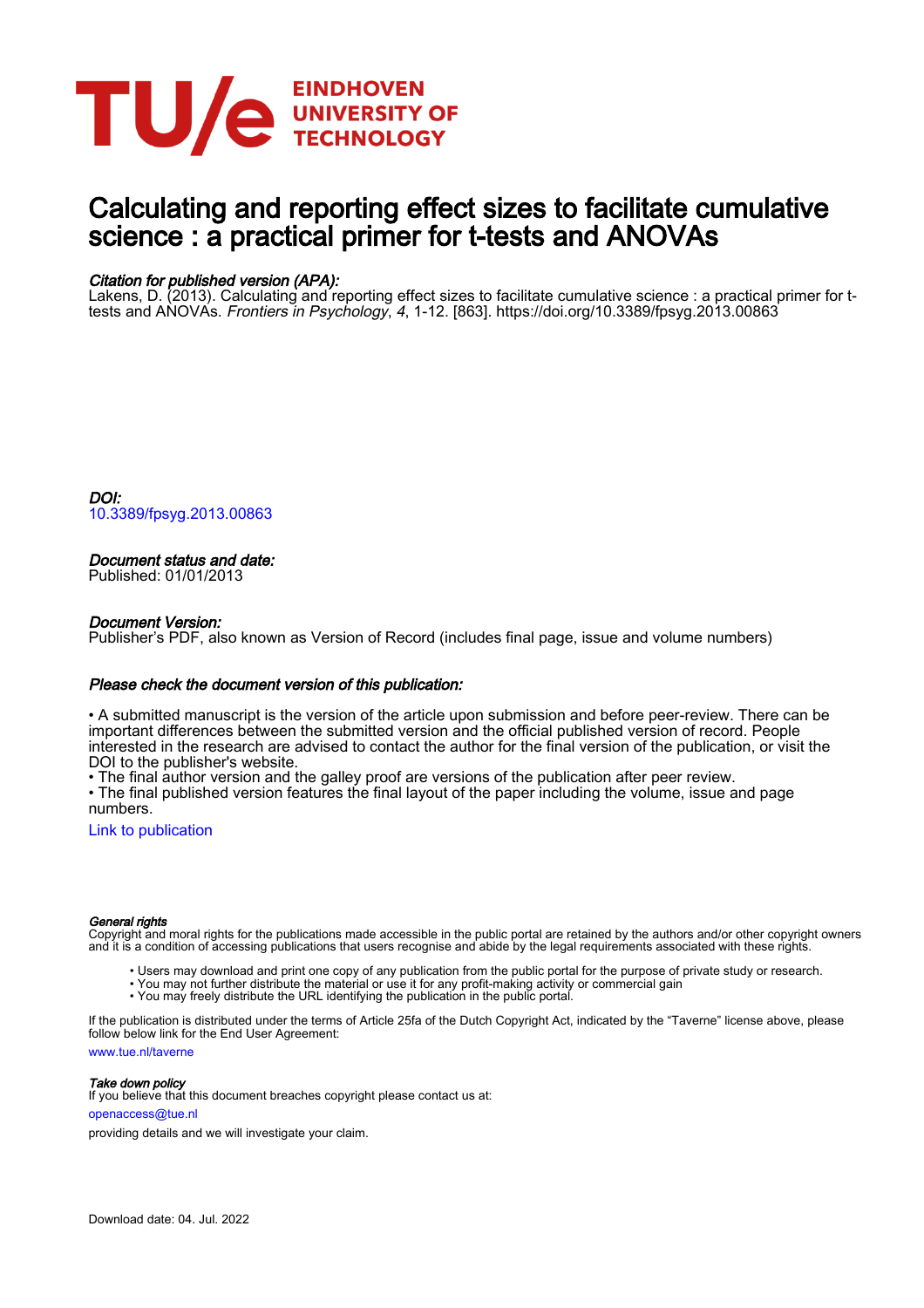

# *[Daniël Lakens\\*](http://www.frontiersin.org/people/u/25465)*

*Human Technology Interaction Group, Eindhoven University of Technology, Eindhoven, Netherlands*

#### *Edited by:*

*Bernhard Hommel, Leiden University, Netherlands*

#### *Reviewed by:*

*Marjan Bakker, University of Amsterdam, Netherlands Bruno Bocanegra, Erasmus University Rotterdam, Netherlands*

#### *\*Correspondence:*

*Daniël Lakens, Human Technology Interaction Group, Eindhoven University of Technology, IPO 1.24, PO Box 513, 5600MB Eindhoven, Netherlands e-mail: [d.lakens@tue.nl](mailto:d.lakens@tue.nl)*

Effect sizes are the most important outcome of empirical studies. Most articles on effect sizes highlight their importance to communicate the practical significance of results. For scientists themselves, effect sizes are most useful because they facilitate cumulative science. Effect sizes can be used to determine the sample size for follow-up studies, or examining effects across studies. This article aims to provide a practical primer on how to calculate and report effect sizes for *t*-tests and ANOVA's such that effect sizes can be used in a-priori power analyses and meta-analyses. Whereas many articles about effect sizes focus on between-subjects designs and address within-subjects designs only briefly, I provide a detailed overview of the similarities and differences between withinand between-subjects designs. I suggest that some research questions in experimental psychology examine inherently intra-individual effects, which makes effect sizes that incorporate the correlation between measures the best summary of the results. Finally, a supplementary spreadsheet is provided to make it as easy as possible for researchers to incorporate effect size calculations into their workflow.

#### **Keywords: effect sizes, power analysis, cohen's** *d***, eta-squared, sample size planning**

Effect sizes are the most important outcome of empirical studies. Researchers want to know whether an intervention or experimental manipulation has an effect greater than zero, or (when it is obvious an effect exists) how big the effect is. Researchers are often reminded to report effect sizes, because they are useful for three reasons. First, they allow researchers to present the magnitude of the reported effects in a standardized metric which can be understood regardless of the scale that was used to measure the dependent variable. Such standardized effect sizes allow researchers to communicate the practical significance of their results (what are the practical consequences of the findings for daily life), instead of only reporting the statistical significance (how likely is the pattern of results observed in an experiment, given the assumption that there is no effect in the population). Second, effect sizes allow researchers to draw meta-analytic conclusions by comparing standardized effect sizes across studies. Third, effect sizes from previous studies can be used when planning a new study. An a-priori power analysis can provide an indication of the average sample size a study needs to observe a statistically significant result with a desired likelihood.

The aim of this article is to explain how to calculate and report effect sizes for differences between means in between and within-subjects designs in a way that the reported results facilitate cumulative science. There are some reasons to assume that many researchers can improve their understanding of effect sizes. For example, researchers predominantly report the effect size partial eta squared  $(\eta_p^2)$ , which is provided by statistical software packages such as SPSS. The fact that  $\eta_p^2$  is often reported for One-Way ANOVAs (where partial eta squared equals eta squared), indicates that researchers are either very passionate about unnecessary subscript letters, or rely too much on the effect sizes as they are provided by statistical software packages.

This practical primer should be seen as a complementary resource for psychologists who want to learn more about effect sizes (for excellent books that discuss this topic in more detail, see [Cohen](#page-11-0), [1988](#page-11-0); [Maxwell and Delaney](#page-11-1), [2004](#page-11-1); [Grissom and Kim,](#page-11-2) [2005](#page-11-2); [Thompson, 2006;](#page-11-3) [Aberson, 2010](#page-10-0); [Ellis](#page-11-4), [2010;](#page-11-4) [Cumming,](#page-11-5) [2012](#page-11-5); [Murphy et al.](#page-11-6), [2012](#page-11-6)). A supplementary spreadsheet is provided to facilitate effect size calculations. Reporting standardized effect sizes for mean differences requires that researchers make a choice about the standardizer of the mean difference, or a choice about how to calculate the proportion of variance explained by an effect. In this article, these choices will be highlighted for Cohen's *d* and eta squared  $(\eta^2)$ , two of the most widely used effect sizes in psychological research, with a special focus on the difference between within and between-subjects designs. I point out some caveats for researchers who want to perform power-analyses for within-subjects designs, and provide recommendations regarding the effect sizes that should be reported.

Knowledge about the expected size of an effect is important information when planning a study. Researchers typically rely on null hypothesis significance tests to draw conclusions about observed differences between groups of observations. The probability of correctly rejecting the null hypothesis is known as the *power* of a statistical test [\(Cohen](#page-11-0), [1988\)](#page-11-0). Statistical power depends on the sample size of the study (through its influence on the reliability of the sample values, and specifically the extent to which sample values can be expected to be an approximation of the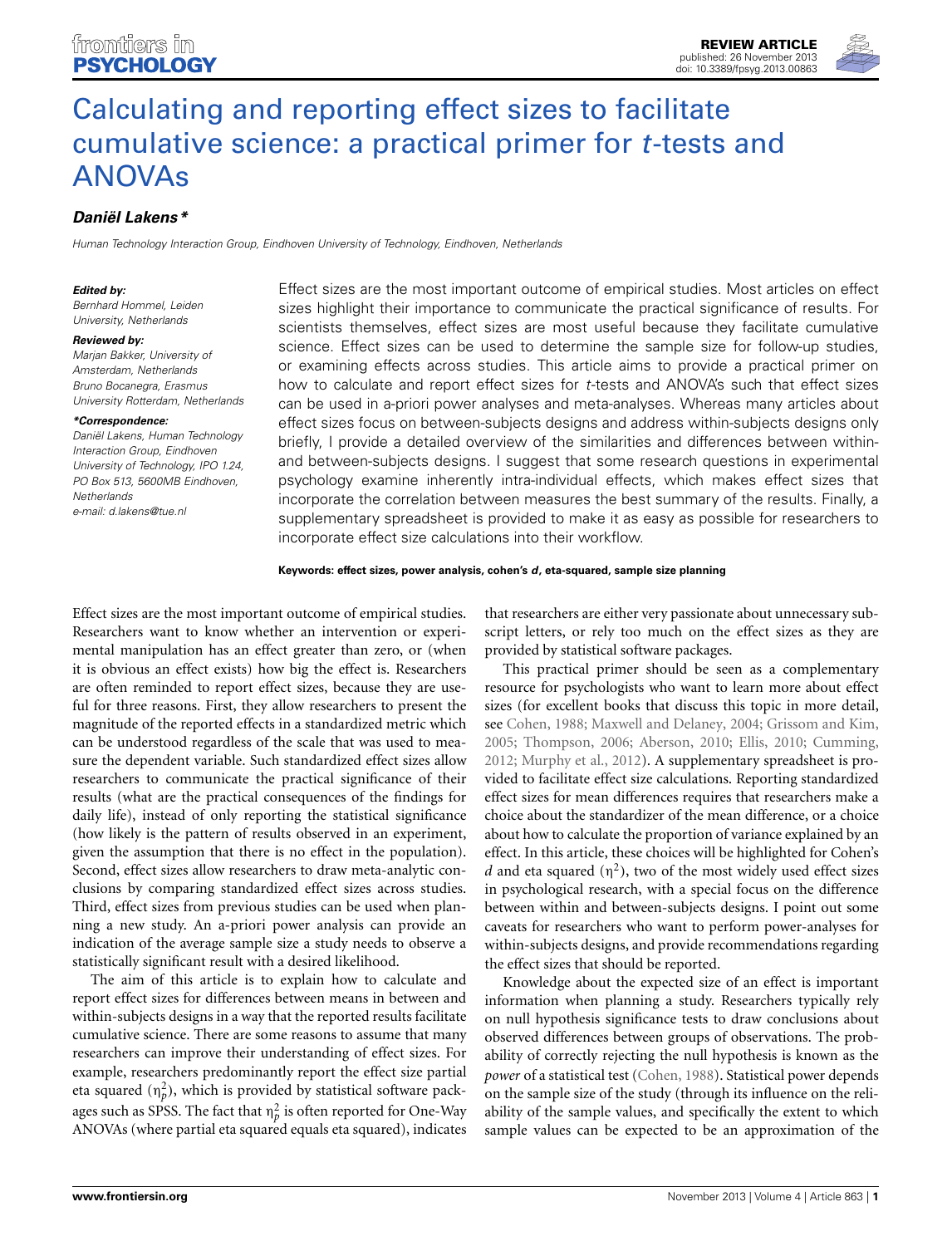population values), the size of the effect, and the significance criterion (typically  $\alpha = 0.05$ ). If three are known (or estimated), the fourth parameter can be calculated. In an a-priori power analysis, researchers calculate the sample size needed to observe an effect of a specific size, with a pre-determined significance criterion, and a desired statistical power.

A generally accepted minimum level of power is 0.80 [\(Cohen,](#page-11-0) [1988](#page-11-0)). This minimum is based on the idea that with a significance criterion of 0.05 the ratio of a Type 2 error (1-power) to a Type 1 error is 0.20/.05, so concluding there *is* an effect when there is *no* effect in the population is considered four times as serious as concluding there is *no* effect when there *is* an effect in the population. Some researchers have argued that Type 2 errors can potentially have much more serious consequences than Type 1 errors, however [\(Fiedler et al.](#page-11-7), [2012\)](#page-11-7). Thus, although a power of 0.80 is the recommended minimum, higher power (e.g., 0.95) is more desirable, as long as it is practically feasible. Effect size estimates have their own confidence intervals [for calculations for Cohen's *d*, see [Cumming](#page-11-5) [\(2012](#page-11-5)), for *F*-tests, see [Smithson](#page-11-8) [\(2001\)](#page-11-8)], which are often very large in experimental psychology. Therefore, researchers should realize that the confidence interval around a sample size estimate derived from a power analysis is often also very large, and might not provide a very accurate basis to determine the sample size of a future study. Meta-analyses can provide more accurate effect size estimates for power analyses, and correctly reporting effect size estimates can facilitate future meta-analyses [although due to publication bias, meta-analyses might still overestimate the true effect size, see [Brand et al.](#page-10-1) [\(2008](#page-10-1)); [Bakker et al.](#page-10-2) [\(2012\)](#page-10-2)].

# **STATISTICAL SIGNIFICANCE AND GENERALIZABILITY OF EFFECT SIZE ESTIMATES**

Consider two sets of observations with  $M_1 = 7.7$ ,  $SD_1 = 0.95$ , and  $M_2 = 8.7$ ,  $SD_2 = 0.82$ . Depending on whether the data were collected in a between or within-subjects design, the effect size partial eta squared  $(n_p^2)$  for the difference between these two observations (for details, see the illustrative example below) is either 0.26 or 0.71, respectively. Given that the mean difference is the same (i.e., 1) regardless of the design, which of these two effect sizes is the "true" effect size? There are two diverging answers to this question. One viewpoint focusses on the generalizability of the effect size estimate across designs, while the other viewpoint focusses on the statistical significance of the difference between the means. I will briefly discuss these two viewpoints.

As [Maxwell and Delaney](#page-11-1) [\(2004,](#page-11-1) p. 548) remark: "a major goal of developing effect size measures is to provide a standard metric that meta-analysts and others can interpret across studies that vary in their dependent variables as well as types of designs." This first viewpoint, which I will refer to as the *generalizable effect size estimate* viewpoint, assumes that it does not matter whether you use a within-subjects design or a between-subjects design. Although you can exclude individual variation in the statistical test if you use a pre- and post-measure, and the statistical power of a test will often substantially increase, the effect size (e.g.,  $\eta_p^2$ ) should not differ depending on the design that was used. Therefore, many researchers regard effect sizes in within-subjects designs as an overestimation of the "true" effect size (e.g., Dunlap

et al., [1996;](#page-11-9) [Olejnik and Algina](#page-11-10), [2003](#page-11-10); [Maxwell and Delaney](#page-11-1), [2004](#page-11-1)).

A second perspective, which I will refer to as the *statistical significance* viewpoint, focusses on the statistical test of a predicted effect, and regards individual differences as irrelevant for the hypothesis that is examined. The goal is to provide statistical support for the hypothesis, and being able to differentiate between variance that is due to individual differences and variance that is due to the manipulation increases the power of the study. Researchers advocating the statistical significance viewpoint regard the different effect sizes (e.g.,  $\eta_p^2$ ) in a within-compared to between-subjects design as a benefit of a more powerful design. The focus on the outcome of the statistical test in this perspective can be illustrated by the use of confidence intervals. As first discussed by [Loftus and Masson](#page-11-11) [\(1994](#page-11-11)), the use of traditional formulas for confidence intervals (developed for between-subjects designs) can result in a marked discrepancy between the statistical summary of the results and the error bars used to visualize the differences between observations. To resolve this inconsistency, [Loftus and Masson](#page-11-11) [\(1994](#page-11-11), p. 481) suggest that: "Given the irrelevance of intersubject variance in a withinsubjects design, it can legitimately be ignored for purposes of statistical analysis."

To summarize, researchers either focus on generalizable effect size estimates, and try to develop effect size measures that are independent from the research design, or researchers focus on the statistical significance, and prefer effect sizes (and confidence intervals) to reflect the conclusions drawn by the statistical test. Although these two viewpoints are not mutually exclusive, they do determine some of the practical choices researchers make when reporting their results. Regardless of whether researchers focus on statistical significance or generalizability of measurements, cumulative science will benefit if researchers determine their sample size a-priori, and report effect sizes when they share their results. In the following sections, I will discuss how effect sizes to describe the differences between means are calculated, with a special focus on the similarities and differences in within and between-subjects designs, followed by an illustrative example.

# **DIFFERENCES AND SIMILARITIES BETWEEN EFFECT SIZES**

As [Poincaré](#page-11-12) [\(1952,](#page-11-12) p. 34) has said: "mathematics is the art of giving the same name to different things." Unfortunately, in the domain of effect size calculations statisticians have failed Poincare. Effect sizes have either different names although they are basically the same entity (such as referring to  $r^2$  as  $\eta^2$ ), or they have received the same name, despite being calculated in different ways (such as referring to an effect size as Cohen's *d*, regardless of the way it is calculated). Effect sizes can be grouped in two families [\(Rosenthal](#page-11-13), [1994](#page-11-13)): The *d* family (consisting of standardized mean differences) and the *r* family (measures of strength of association). Conceptually, the *d* family effect sizes are based on the difference between observations, divided by the standard deviation of these observations. The *r* family effect sizes describe the proportion of variance that is explained by group membership [e.g., a correlation  $(r)$  of 0.5 indicates 25%  $(r^2)$  of the variance is explained by the difference between groups]. These effect sizes are calculated from the sum of squares (the difference between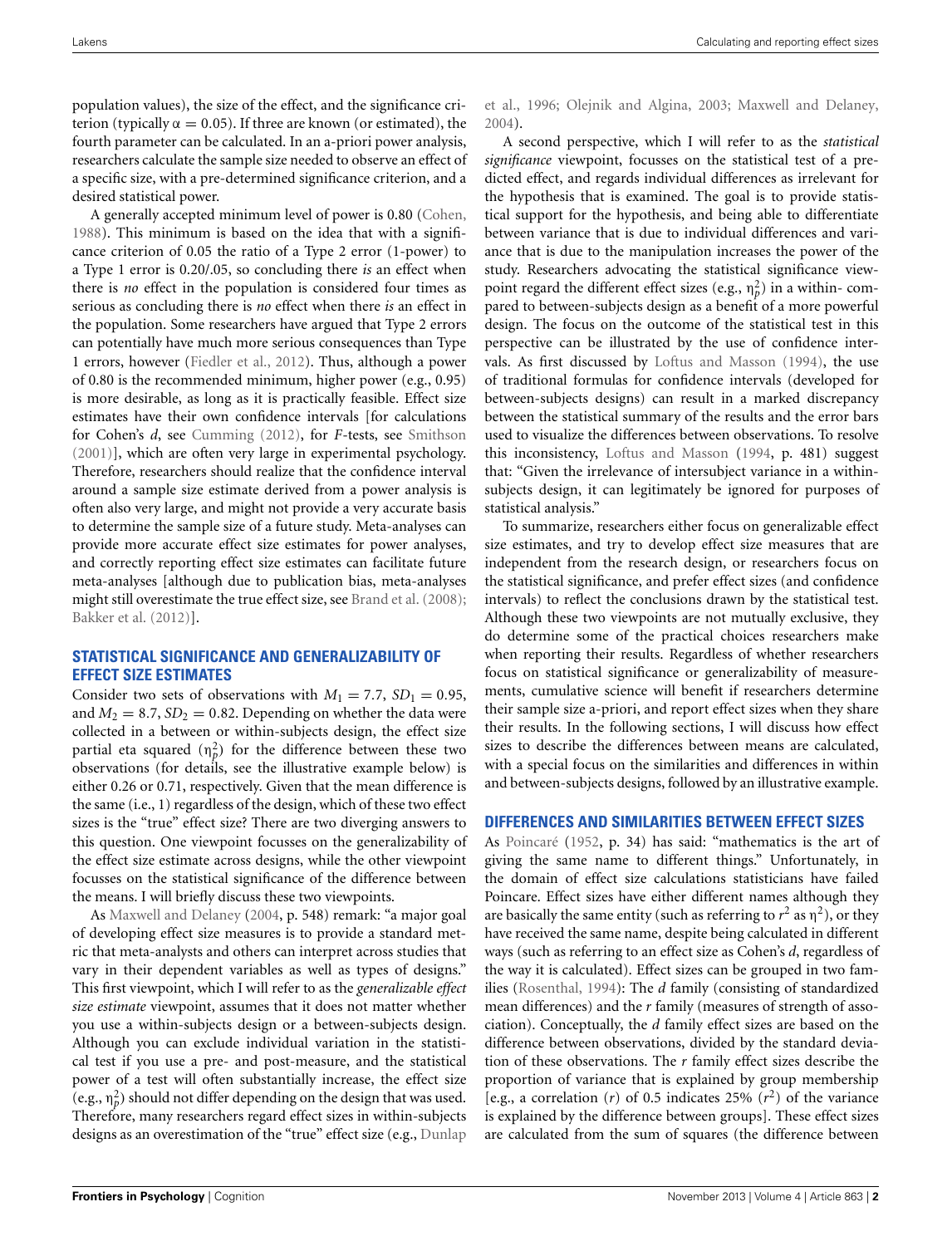individual observations and the mean for the group, squared, and summed) for the effect divided by the sums of squares for other factors in the design.

A further differentiation between effect sizes is whether they correct for bias or not (e.g., [Thompson](#page-11-14), [2007](#page-11-14)). Population effect sizes are almost always estimated on the basis of samples, and all population effect size estimates based on sample averages overestimate the true population effect (for a more detailed explanation, see [Thompson](#page-11-3), [2006\)](#page-11-3). Therefore, corrections for bias are used (even though these corrections do not always lead to a completely unbiased effect size estimate). In the *d* family of effect sizes, the correction for Cohen's *d* is known as Hedges' *g*, and in the *r* family of effect sizes, the correction for eta squared  $(\eta^2)$  is known as omega squared  $(\omega^2)$ . These effects sizes will be discussed in more detail in the following paragraphs.

### **COHEN'S d IN BETWEEN-SUBJECTS DESIGNS**

Cohen's *d* is used to describe the standardized mean difference of an effect. This value can be used to compare effects across studies, even when the dependent variables are measured in different ways, for example when one study uses 7-point scales to measure dependent variables, while the other study uses 9-point scales, or even when completely different measures are used, such as when one study uses self-report measures, and another study used physiological measurements. It ranges from 0 to infinity. [Cohen](#page-11-0) [\(1988\)](#page-11-0) uses subscripts to distinguish between different versions of Cohen's *d*, a practice I will follow because it prevents confusion (without any subscript, Cohen's *d* denotes the entire family of effect sizes). Cohen refers to the standardized mean difference between two groups of independent observations for the *sample* as *ds* which is given by:

$$
d_s = \frac{\overline{X}_1 - \overline{X}_2}{\sqrt{\frac{(n_1 - 1)SD_1^2 + (n_2 - 1)SD_2^2}{n_1 + n_2 - 2}}}
$$
(1)

In this formula, the numerator is the difference between means of the two groups of observations. The denominator is the pooled standard deviation. Remember that the standard deviation is calculated from the differences between each individual observation and the mean for the group. These differences are squared to prevent the positive and negative values from cancelling each other out, and summed (also referred to as the *sum of squares*). This value is divided by the number of observations minus one, which is Bessel's correction for bias in the estimation of the population variance, and finally the square root is taken. This correction for bias in the sample estimate of the population variance is based on the least squares estimator (see [McGrath and Meyer](#page-11-15), [2006](#page-11-15)). Note that Cohen's *ds* is sometimes referred to as Cohen's *g*, which can be confusing. Cohen's *ds* for between-subjects designs is directly related to a *t*-test, and can be calculated by:

$$
d_s = t \sqrt{\frac{1}{n_1} + \frac{1}{n_2}} \tag{2}
$$

If only the total sample size is known, Cohen's  $d_s \approx 2 \times t/\sqrt{N}$ . Statistical significance is typically expressed in terms of the height

of *t*-values for specific sample sizes (but could also be expressed in terms of whether the 95% confidence interval around Cohen's *ds* includes 0 or not), whereas Cohen's *ds* is typically used in an apriori power analysis for between-subjects designs (even though a power analysis could also be based on the *t*-value and *n* per condition). Formula 2 underlines the direct relation between the effect size and the statistical significance.

The standardized mean difference can also be calculated without Bessel's correction, in which case it provides the maximum likelihood estimate for a sample, as noted by [Hedges and Olkin](#page-11-16) [\(1985\)](#page-11-16). The difference between Cohen's  $d_s$  and Cohen's  $d_{\text{pop}}$  (for the population) is important to keep in mind when converting Cohen's  $d_s$  to the point biserial correlation  $r_{pb}$  (which will simply be referred to as  $r$  in the remainder of this text). Many textbooks provide the formula to convert Cohen's  $d_{\text{pop}}$  to *r*, while the formula to convert Cohen's  $d_s$  to  $r$  (which can only be used for between-subjects designs) is provided by [McGrath and Meyer](#page-11-15)  $(2006)$ :

$$
r = \frac{d_s}{\sqrt{d_s^{2 + \frac{N^2 - 2N}{n_1 n_2}}}}
$$
(3)

As mentioned earlier, the formula for Cohen's *ds*, which is based on sample averages gives a biased estimate of the population effect size [\(Hedges and Olkin](#page-11-16), [1985](#page-11-16)), especially for small samples ( $n < 20$ ). Therefore, Cohen's  $d<sub>s</sub>$  is sometimes referred to as the *uncorrected effect size*. The *corrected effect size*, or Hedges's *g* (which is unbiased, see [Cumming](#page-11-5), [2012\)](#page-11-5), is:

Hedges's 
$$
g_s
$$
 = Cohen's  $d_s$  ×  $\left(1 - \frac{3}{4(n_1 + n_2) - 9}\right)$  (4)

I use the same subscript letter in Hedges's *g* to distinguish different calculations of Cohen's *d*. Although the difference between Hedges's *gs* and Cohen's *ds* is very small, especially in sample sizes above 20 [\(Kline, 2004](#page-11-17)), it is preferable (and just as easy) to report Hedges's *gs*. There are also bootstrapping procedures to calculate Cohen's *ds* when the data are not normally distributed, which can provide a less biased point estimate [\(Kelley, 2005](#page-11-18)). As long as researchers report the number of participants in each condition for a between-subjects comparison and the *t*-value, Cohen's *d* and Hedges' *g* can be calculated. Whenever standard deviations differ substantially between conditions, Glass's  $\Delta$  should be reported (see below).

## **INTERPRETING COHEN'S** *d*

How should researchers interpret this effect size? A commonly used interpretation is to refer to effect sizes as small  $(d = 0.2)$ , medium  $(d = 0.5)$ , and large  $(d = 0.8)$  based on benchmarks suggested by [Cohen](#page-11-0) [\(1988\)](#page-11-0). However, these values are arbitrary and should not be interpreted rigidly [\(Thompson](#page-11-14), [2007\)](#page-11-14). Small effect sizes can have large consequences, such as an intervention that leads to a reliable reduction in suicide rates with an effect size of  $d = 0.1$ . The only reason to use these benchmarks is because findings are extremely novel, and cannot be compared to related findings in the literature [\(Cohen](#page-11-0), [1988\)](#page-11-0). Cohen's *d* in betweensubject designs can be readily interpreted as a percentage of the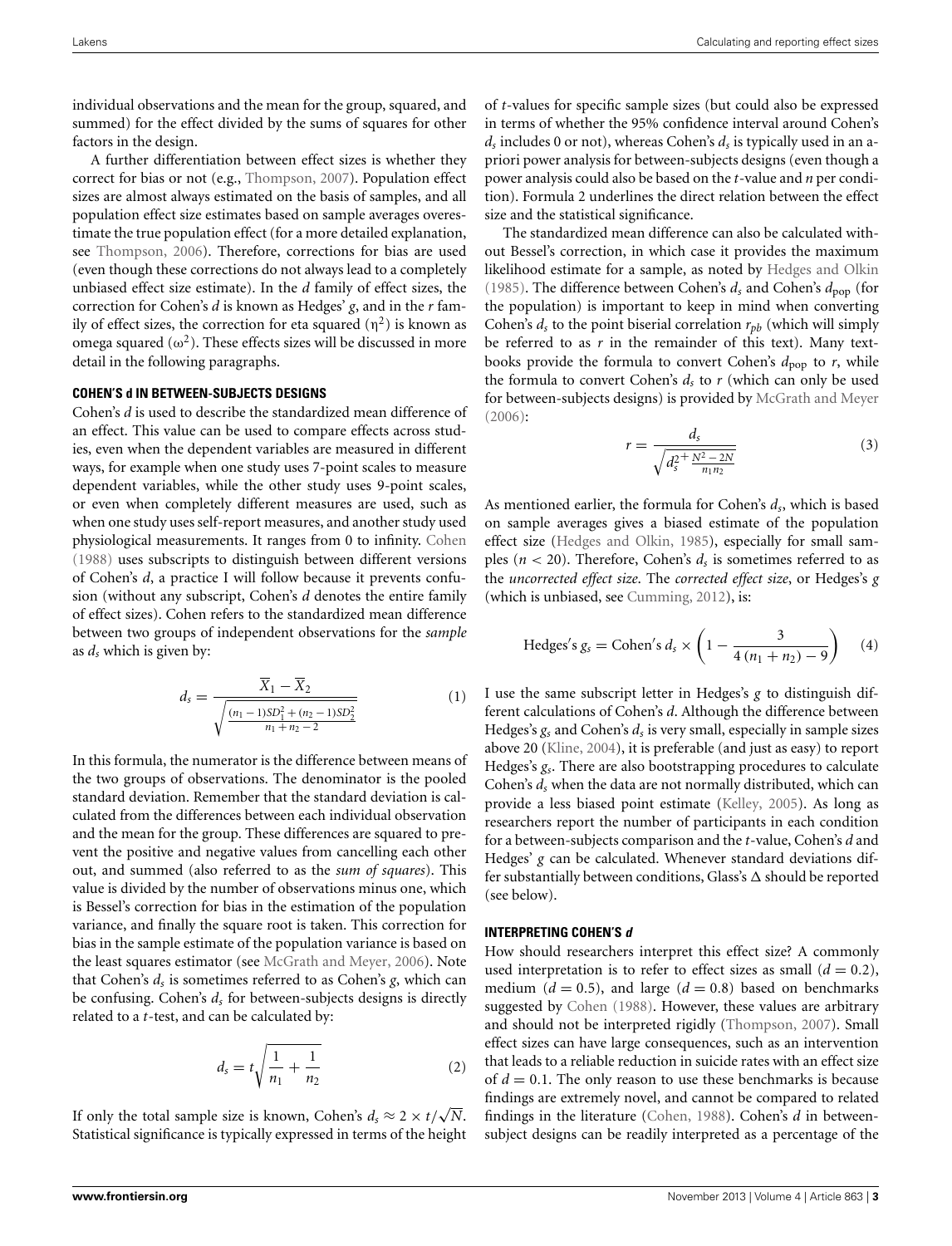standard deviation, such that a Cohen's *d* of 0.5 means the difference equals half a standard deviation. However, the best way to interpret Cohen's *d* is to relate it to other effects in the literature, and if possible, explain the practical consequences of the effect. Regrettably, there are no clear recommendation of how to do so [\(Fidler](#page-11-19), [2002\)](#page-11-19).

An interesting, though not often used, interpretation of differences between groups can be provided by the *common language effect size* [\(McGraw and Wong, 1992](#page-11-20)), also known as the proba-bility of superiority [\(Grissom and Kim, 2005](#page-11-2)), which is a more intuitively understandable statistic than Cohen's *d* or *r*. It can be calculated directly from Cohen's *d*, converts the effect size into a percentage, and expresses the probability that a randomly sampled person from one group will have a higher observed measurement than a randomly sampled person from the other group (for between designs) or (for within-designs) the probability that an individual has a higher value on one measurement than the other. It is based on the distribution of the difference scores, with a mean that is estimated from the mean differences between the samples, and a standard deviation that is the square root of the sum of the sample variances divided by two. Mathematically, the common language effect size is the probability of a Z-score greater than the value that corresponds to a difference between groups of 0 in a normal distribution curve. Z can be calculated by:

$$
Z = \frac{|X_1 - X_2|}{\sqrt{\frac{SD_1^2 + SD_2^2}{2}}}
$$
(5)

after which the common language effect size is the percentage associated with the upper tail probability of this value. The supplementary spreadsheet provides an easy way to calculate the common language effect size.

# **COHEN'S** *d* **IN ONE-SAMPLE OR CORRELATED SAMPLES COMPARISONS**

Conceptually, calculating Cohen's *d* for correlated measurements is the same as calculating Cohen's *d* for independent groups, where the differences between two measurements are divided by the standard deviation of both groups of measurements. However, in the case of correlated measurements the dependent *t*-test uses the standard deviation of the difference scores. Testing whether observations from two correlated measurements are significantly different from each other using a paired samples *t*-test is mathematically identical to testing whether the difference scores of the correlated measurements is significantly different from 0 using a one-sample *t*-test. Similarly, calculating the effect size for the difference between two correlated measurements is similar to the effect size that is calculated for a one sample *t*-test. The standardized mean difference effect size for within-subjects designs is referred to as Cohen's  $d_z$ , where the Z alludes to the fact that the unit of analysis is no longer X or Y, but their difference, Z, and can be calculated with:

Cohen's 
$$
d_z = \frac{M_{\text{diff}}}{\sqrt{\frac{\sum (X_{\text{diff}} - M_{\text{diff}})^2}{N - 1}}}
$$
 (6)

where the numerator is the difference between the mean (*M*) of the difference scores and the comparison value  $\mu$  (e.g., 0), and the denominator is the standard deviation of the difference scores  $(S_{diff})$ . The effect size estimate Cohen's  $d_z$  can also be calculated directly from the *t*-value and the number of participants using the formula provided by [Rosenthal](#page-11-21) [\(1991](#page-11-21)):

Cohen's 
$$
d_z = \frac{t}{\sqrt{n}}
$$
 (7)

Given the direct relationship between the *t*-value of a pairedsamples *t*-test and Cohen's  $d_z$ , it will not be surprising that software that performs power analyses for within-subjects designs (e.g., G∗Power, [\(Faul et al., 2009\)](#page-11-22)) relies on Cohen's *dz* as input. To allow researchers to perform an a-priori power analysis, it is therefore enough to report the *t*-value and the number of pairs of observations (or the degrees of freedom,  $n - 1$ ). Cohen's  $d_z$  is only rarely used in meta-analyses, because researchers often want to be able to compare effects across within and between-subject designs. One solution (which is not generally recommended) is to use Cohen's *drm*[,](#page-11-23) [where](#page-11-23) [the](#page-11-23) [subscript](#page-11-23) [is](#page-11-23) [used](#page-11-23) [by](#page-11-23) Morris and DeShon [\(2002](#page-11-23)) to indicate this is the equivalent of Cohen's *d* for *repeated measures.* Cohen's *drm* controls for the correlation between the two sets of measurements, as explained below.

An alternative formula to calculate the standard deviation of the difference scores from the standard deviations of both groups and their correlation is given by [Cohen](#page-11-0) [\(1988\)](#page-11-0) as:

$$
S_{diff} = \sqrt{SD_1^2 + SD_2^2 - 2 \times r \times SD_1 \times SD_2}
$$
 (8)

where *r* is the correlation between measures, and *S* is the standard deviation within each of the two sets of observations. As the correlation between measures increases, the standard deviation of the difference scores decreases. In experimental psychology, correlations between measures are typically a positive non-zero value. This has two consequences. First, within-subjects designs typically have more statistical power than between-subjects designs, because the standard deviation of the difference scores is smaller than the standard deviations of the two groups of observations. Second, under the assumption of equal variances (for unequal variances, Glass's  $\Delta$  should be calculated, see below), the mean standardized difference between the two correlated measurements is standardized by a value which is  $\sqrt{2(1 - r)}$  larger than the standard deviation for independent observations (see [Cohen](#page-11-0), [1988](#page-11-0)), and thus:

Cohen's 
$$
d_{rm} = \frac{M_{\text{diff}}}{\sqrt{SD_1^2 + SD_2^2 - 2 \times r \times SD_1 \times SD_2}} \times \sqrt{2(1-r)}
$$
 (9)

When  $r = 0.5$  and the standard deviations in both groups of measurements are the same, Cohen's *ds* from a between-subjects design and Cohen's *drm* from a within-subjects design are identical, but differences in the standard deviations between the two groups will introduce differences between the two effect sizes, which become more pronounced when  $r$  approaches 0 or 1.

Another solution to calculate Cohen's *d* for within-subjects designs is to simply use the *average* standard deviation of both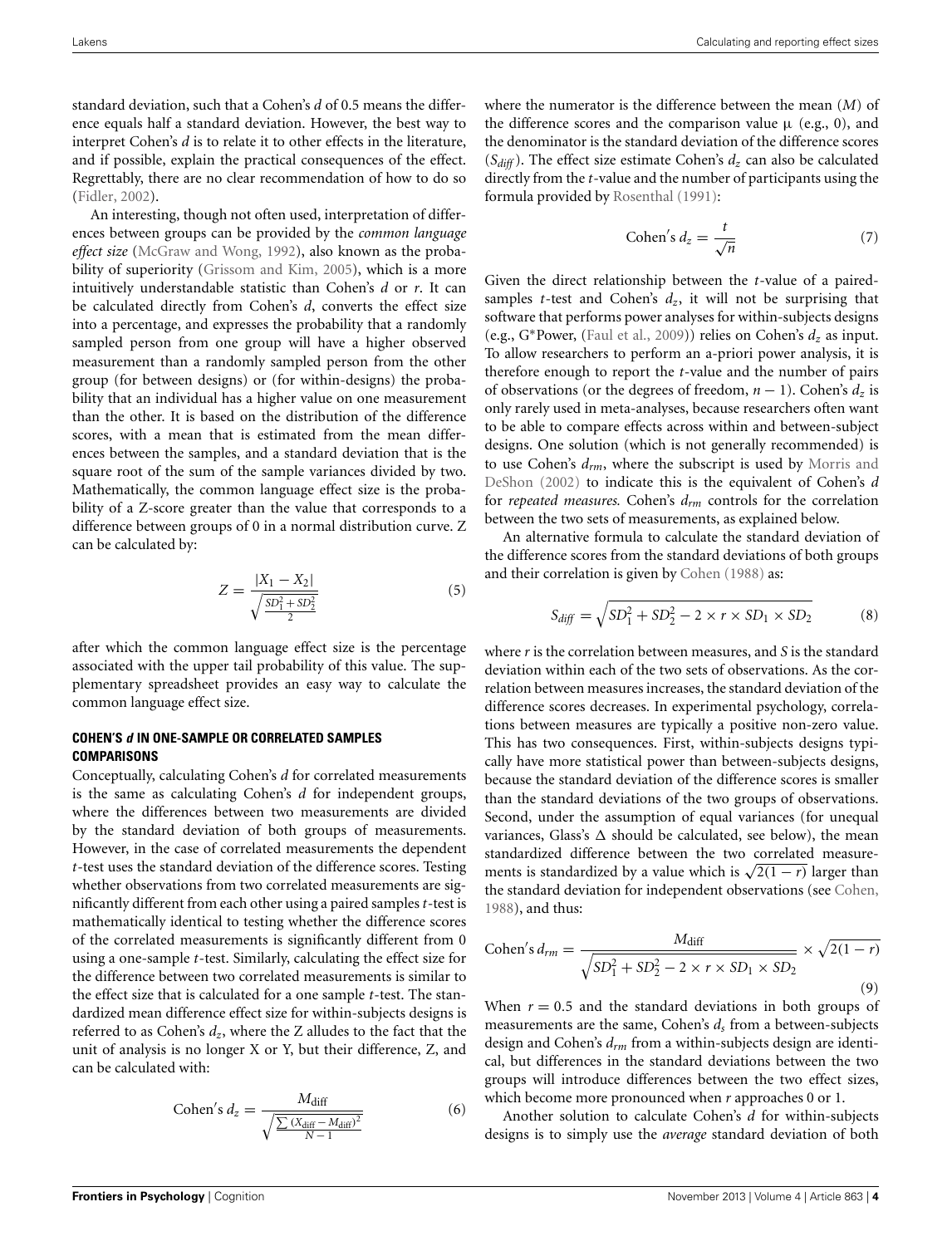repeated measures as a standardizer (which ignores the correlation between the measures). [Cumming](#page-11-5) [\(2012](#page-11-5)) refers to this approach as Cohen's *dav*, which is simply:

Cohen's 
$$
d_{av} = \frac{M_{\text{diff}}}{\frac{SD_1 + SD_2}{2}}
$$
 (10)

When the standard deviations of both groups of observations are equal, Cohen's *dav*, and Cohen's *drm* are identical, and the effect size equals Cohen's  $d<sub>s</sub>$  for the same means and standard deviations in a between subject design. In general, Cohen's *dav* will be more similar to Cohen's  $d_s$  (compared to Cohen's  $d_{rm}$ ), except when correlations between measures are low, and the difference between the standard deviations is large. Cohen's *drm* is always more conservative, but with high correlations between observations, sometimes unreasonably conservative.

When *r* is larger than 0.5, Cohen's *dz* will be larger than Cohen's *drm* and Cohen's *dav*, and when *r* is smaller than 0.5, Cohen's *dz* will be smaller than Cohen's *drm* and Cohen's *dav* [\(Morris and DeShon](#page-11-23), [2002\)](#page-11-23). [Dunlap et al.](#page-11-9) [\(1996](#page-11-9)) argue against reporting Cohen's *dz* based on the idea that the correlation between measures does not change the size of the effect, but merely makes it more noticeable by reducing the standard error, and therefore refer to Cohen's  $d_z$  as an *overestimation* of the effect size. Although Cohen's  $d_z$  is rarely reported as an effect size, there are some situations when I believe it to be perfectly defensible (see the General Discussion). However, I would in general recommend to report effect sizes that cannot be calculated from other information in the article, and that are widely used so that most readers should understand them. Because Cohen's *dz* can be calculated from the *t*-value and the *n*, and is not commonly used, my general recommendation is to report Cohen's *drm* or Cohen's *dav*.

Because Cohen's *drm* and Cohen's *dav* are based on sample estimates, and these are positively biased, we should apply Hedges' correction. However, unlike Hedges's *gs*, Hedges's *gav* Hedges's *grm* are not completely unbiased [\(Cumming](#page-11-5), [2012\)](#page-11-5). After entering the required information in the supplementary spreadsheet, it recommends either Hedges's *gav* or Hedges's *grm* based on which of these two values is most similar to Cohen's *ds* in a between subjects design (in line with the goal to report an effect size estimate that is comparable across within and between participant designs).

In some designs there are good reasons to believe the manipulation did not only influence the mean between observations, but also influenced the standard deviation. For example, preand post-measurements in a study that examines an intervention might differ in their standard deviation as a consequence of the intervention. In such designs, [Glass et al.](#page-11-24) [\(1981\)](#page-11-24) recommends to use either the standard deviation of the pre-measurement as a standardizer (often recommended, and used in the supplementary spreadsheet) or the standard deviation of the postmeasurement. This is referred to as Glass's  $\Delta$  (and subscripts can be used to indicate whether the pre- or post-measurement standard deviation was used). These options highlight the importance of specifying which version of the effect size *d* is calculated, and the use of subscript letters might be an efficient way to communicate the choices made. Researchers have to choose which

effect size is the best representation of the effect they are interested in. **[Table 1](#page-5-0)** summarizes when different versions of effect size measures in the *d* family are used. The common language effect size can be reported in addition to Cohen's *d* to facilitate the interpretation of the effect size.

### **ETA-SQUARED IN BETWEEN AND WITHIN-SUBJECTS COMPARISONS**

Eta squared  $\eta^2$  (part of the *r* family of effect sizes, and an extension of  $r^2$  that can be used for more than two sets of observations) measures the proportion of the variation in Y that is associated with membership of the different groups defined by X, or the sum of squares of the effect divided by the total sum of squares:

$$
\eta^2 = \frac{SS_{\text{effect}}}{SS_{\text{total}}} \tag{11}
$$

An  $\eta^2$  of 0.13 means that 13% of the total variance can be accounted for by group membership. Although  $\eta^2$  is an efficient way to compare the sizes of effects *within* a study (given that every effect is interpreted in relation to the total variance, all  $\eta^2$  from a single study sum to 100%), eta squared cannot easily be compared *between* studies, because the total variability in a study (SStotal) depends on the design of a study, and increases when additional variables are manipulated. [Keppel](#page-11-25) [\(1991\)](#page-11-25) has recommended partial eta squared  $(\eta_p^2)$  to improve the comparability of effect sizes between studies, which expresses the sum of squares of the effect in relation to the sum of squares of the effect and the sum of squares of the error associated with the effect. Partial eta squared is calculated as:

$$
\eta_p^2 = \frac{SS_{\text{effect}}}{SS_{\text{effect}} + SS_{\text{error}}}
$$
(12)

<span id="page-5-0"></span>**Table 1 | Summary of d family effect sizes, standardizers, and their recommended use.**

| ES                       | <b>Standardizer</b>                                  | Use                                                                                                                 |  |
|--------------------------|------------------------------------------------------|---------------------------------------------------------------------------------------------------------------------|--|
| Cohen's d <sub>pop</sub> | $\sigma$ (population)                                | Independent groups, use in power<br>analyses when population $\sigma$ is<br>known, $\sigma$ calculated with $n$     |  |
| Cohen's $d_s$            | Pooled SD                                            | Independent groups, use in power<br>analyses when population $\sigma$ is<br>unknown, $\sigma$ calculated with $n-1$ |  |
| Hedges' g                | Pooled SD                                            | Independent groups, corrects for<br>bias in small samples, report for<br>use in meta-analyses                       |  |
| Glass's $\Lambda$        | SD pre<br>measurement or<br>control condition        | Independent groups, use when<br>experimental manipulation might<br>affect the SD                                    |  |
| Hedges' g <sub>av</sub>  | $(SD_1 + SD_2)/2$                                    | Correlated groups, report for use in<br>meta-analyses (generally<br>recommended over Hedges' grm)                   |  |
| Hedges' g <sub>rm</sub>  | SD difference<br>scores corrected<br>for correlation | Correlated groups, report for use in<br>meta-analyses (more conservative<br>then Hedges' $g_{av}$ )                 |  |
| Cohen's $d_7$            | SD difference<br>scores                              | Correlated groups, use in power<br>analyses                                                                         |  |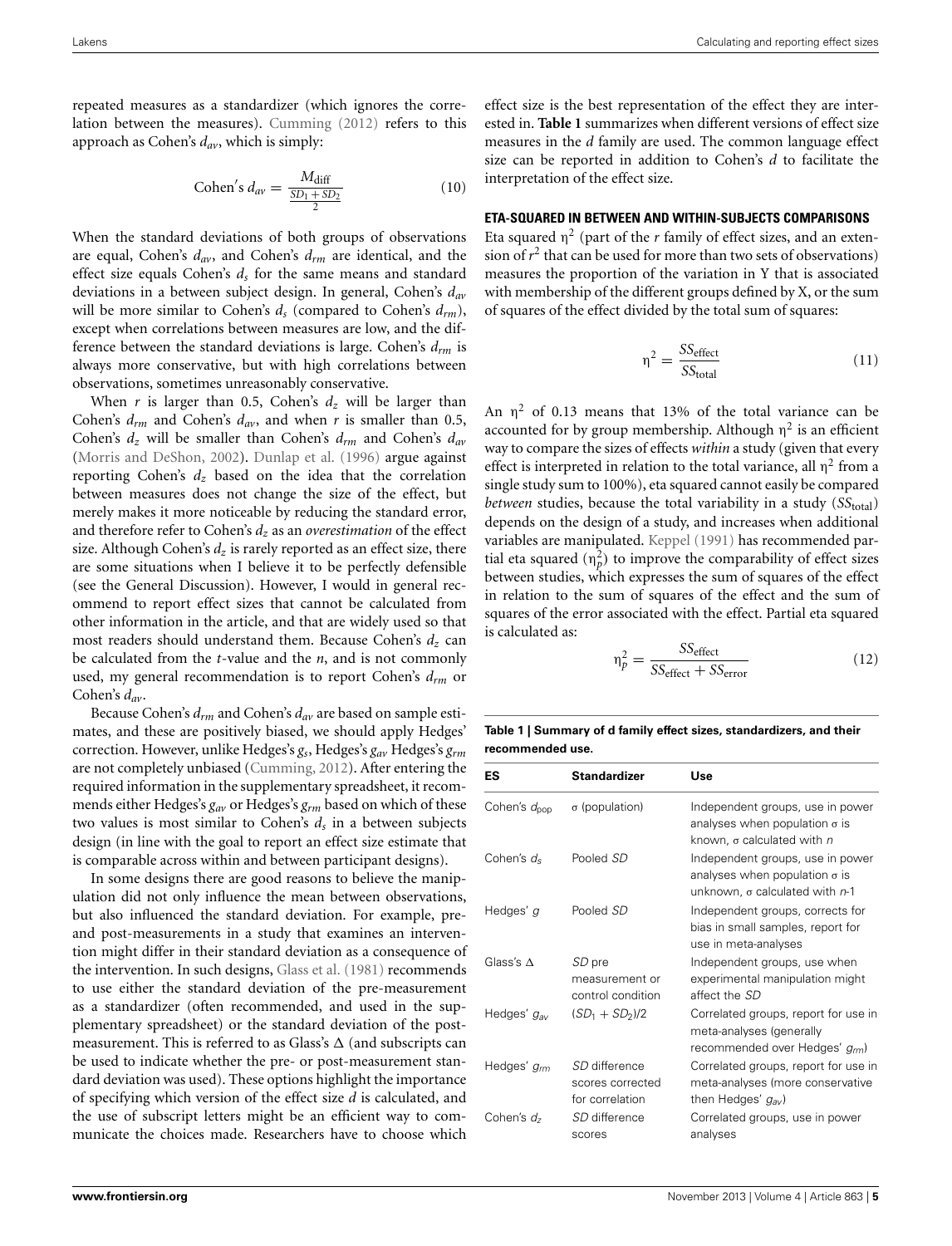For designs with fixed factors (manipulated factors, or factors that exhaust all levels of the independent variable, such as alive vs. dead), but *not* for designs with measured factors or covariates, partial eta squared can be computed from the *F*-value and its degrees of freedom (e.g., [Cohen, 1965](#page-11-26)):

$$
\eta_p^2 = \frac{F \times df_{\text{effect}}}{F \times df_{\text{effect}} + df_{\text{error}}}
$$
(13)

For example, for an  $F_{(1, 38)} = 7.21$ ,  $\eta_p^2 = 7.21 \times 1/(7.21 \times 1 +$ 38) = 0.16. This relationship between  $\eta_p^2$  and *F* illustrates how  $\eta_p^2$ can be used in power analyses to estimate the desired sample size for a future experiment, and software programs such as G∗Power require  $\eta_p^2$  as input for this reason. If researchers want to facilitate power analyses, they should report  $\eta_p^2$ , especially for designs where not all factors are manipulated.

Users of G<sup>\*</sup>Power should be aware that the default  $\eta_p^2$  for within designs as used by G∗Power does not correspond to the  $η<sub>p</sub><sup>2</sup>$  as provided by SPSS. When using  $η<sub>p</sub><sup>2</sup>$  as provided by SPSS to perform power calculations in G∗Power, one cannot simply use the default settings of the program. Where SPSS provides a  $\eta_p^2$ that already incorporates the correlation between paired measures (hence the difference in  $\eta_p^2$  for the same two means and standard deviations depending on whether they come from a between or within-subjects designs), G\*Power defines  $\eta_p^2$  for within-subjects designs in exactly the same way as for between-subjects designs (and incorporates the correlations between dependent measures during the power calculations). A more formal description of these differences, as well as an explanation how to convert SPSS  $η<sub>p</sub><sup>2</sup>$  to G\*Power  $η<sub>p</sub><sup>2</sup>$  is provided in the Appendix. The most recent version of G∗Power (3.1) allows researchers to indicate that they are directly using an SPSS  $\eta_p^2$  in their calculations by selecting a radio button in an options menu. This option is not the default, and it is likely that researchers will calculate a wrong sample estimate if they are not aware of the difference between SPSS  $\eta_p^2$  and  $G^*$ Power  $\eta_p^2$ . When  $\eta_p^2$  is used in the remainder of this document, the SPSS equivalent that includes the correlation between dependent measures is meant.

Although  $\eta_p^2$  is more useful when the goal is to compare effect sizes across studies, it is not perfect, because  $\eta_p^2$  differs when the same two means are compared in a within-subjects design or a between-subjects design. In a within-subjects ANOVA, the error sum of squares can be calculated around the mean of each measurement, but also around the mean of each individual when the measurements are averaged across individuals. This allows researchers to distinguish variability due to individual differences from variability due to the effect in a within-subjects design, whereas this differentiation is not possible in a betweensubjects design. As a consequence, whenever the two groups of observations are positively correlated,  $\eta_p^2$  will be larger in a within-subjects design than in a between-subjects design. This is also the reason a within-subjects ANOVA typically has a higher [statistical](#page-11-10) [power](#page-11-10) [than](#page-11-10) [a](#page-11-10) between-subjects ANOVA.

Olejnik and Algina [\(2003](#page-11-10)) provide further reasons why  $\eta_p^2$ can only be used to compare effects between studies with similar experimental designs. Differences in the inclusion of covariates or blocking factors between experimental designs (for example, including the gender of participants in the analysis as a between-subjects factor, which will account for some of the variance) can influence the size of  $\eta_p^2$ . They propose generalized eta squared  $(\eta_G^2)$ , which excludes variation from other factors from the effect size calculation (to make the effect size comparable with designs in which these factors were not manipulated), but includes variance due to individual differences (to make the effect size comparable with between-subjects designs where this individual variance cannot be controlled for). When all factors are manipulated between participants  $\eta_G^2$  and  $\eta_p^2$  are identical. In other experimental designs,  $\eta_G^2$  can be computed from the output of an ANOVA, and the supplementary spreadsheet allows researchers to easily calculate  $\eta_G^2$  for the most commonly used experimental designs.

As mentioned before, eta squared is an uncorrected effect size estimate that estimates the amount of variance explained based on the sample, and not based on the entire population. Omega squared  $(\omega^2)$  has been suggested to correct for this bias [\(Hayes](#page-11-27), [1963](#page-11-27)[\), even though it is at best a less biased estimate \(](#page-11-28)Winkler and Hays, [1975\)](#page-11-28). As with Hedges' correction for Cohen's *d*, providing  $ω<sup>2</sup>$  instead of  $η<sup>2</sup>$  is formally correct. However, the difference is typically small, and the bias decreases as the sample size increases. In between-subjects designs with fixed factors  $\omega^2$  and  $\omega_p^2$  can be calculated through the formulas provided by [Olejnik and Algina](#page-11-29) [\(2000\)](#page-11-29) and [Bakeman](#page-10-3) [\(2005](#page-10-3)):

$$
\omega^2 = \frac{df_{\text{effect}} \times (MS_{\text{effect}} - MS_{\text{error}})}{SS_{\text{total}} + MS_{\text{error}}}
$$
(14)

$$
\omega_p^2 = \frac{df_{\text{effect}} \times (MS_{\text{effect}} - MS_{\text{error}})}{df_{\text{effect}} \times MS_{\text{effect}} + (N - df_{\text{effect}}) \times MS_{\text{error}}}
$$
(15)

For within-subjects designs,  $\omega_p^2$  is calculated in the same way as for between-subjects designs (see above), but  $\omega^2$  is calculated by:

$$
\omega^2 = \frac{df_{\text{effect}} \times (MS_{\text{effect}} - MS_{\text{error}})}{SS_{\text{total}} + MS_{\text{subjects}}}
$$
(16)

Calculating generalized omega squared  $(\omega_G^2)$  can become rather complex, depending on the design (see the lists of formulas provided by [Olejnik and Algina, 2003\)](#page-11-10). Given this complexity, and the relatively small difference between the bias and less biased estimate, I recommend researchers report  $\eta_G^2$  and/or  $\eta_p^2$ , at least until generalized omega-squared is automatically provided by statistical software packages. For designs where all factors are manipulated between participants,  $n_p^2$  and  $n_G^2$  are identical, so either effect size can be reported. For within-subjects designs and mixed designs where all factors are manipulated,  $\eta_p^2$  can always be calculated from the *F*-value and the degrees of freedom using formula 13, but  $\eta_G^2$  cannot be calculated from the reported results, and therefore I recommend reporting  $\eta_G^2$  for these designs (but providing  $\eta_p^2$  in addition to  $\eta_G^2$  would be a courtesy to readers). The supplementary spreadsheet provides a relatively easy way to calculate  $\eta_G^2$  for commonly used designs. For designs with measured factors or covariates, neither  $\eta_p^2$  nor  $\eta_G^2$  can be calculated from the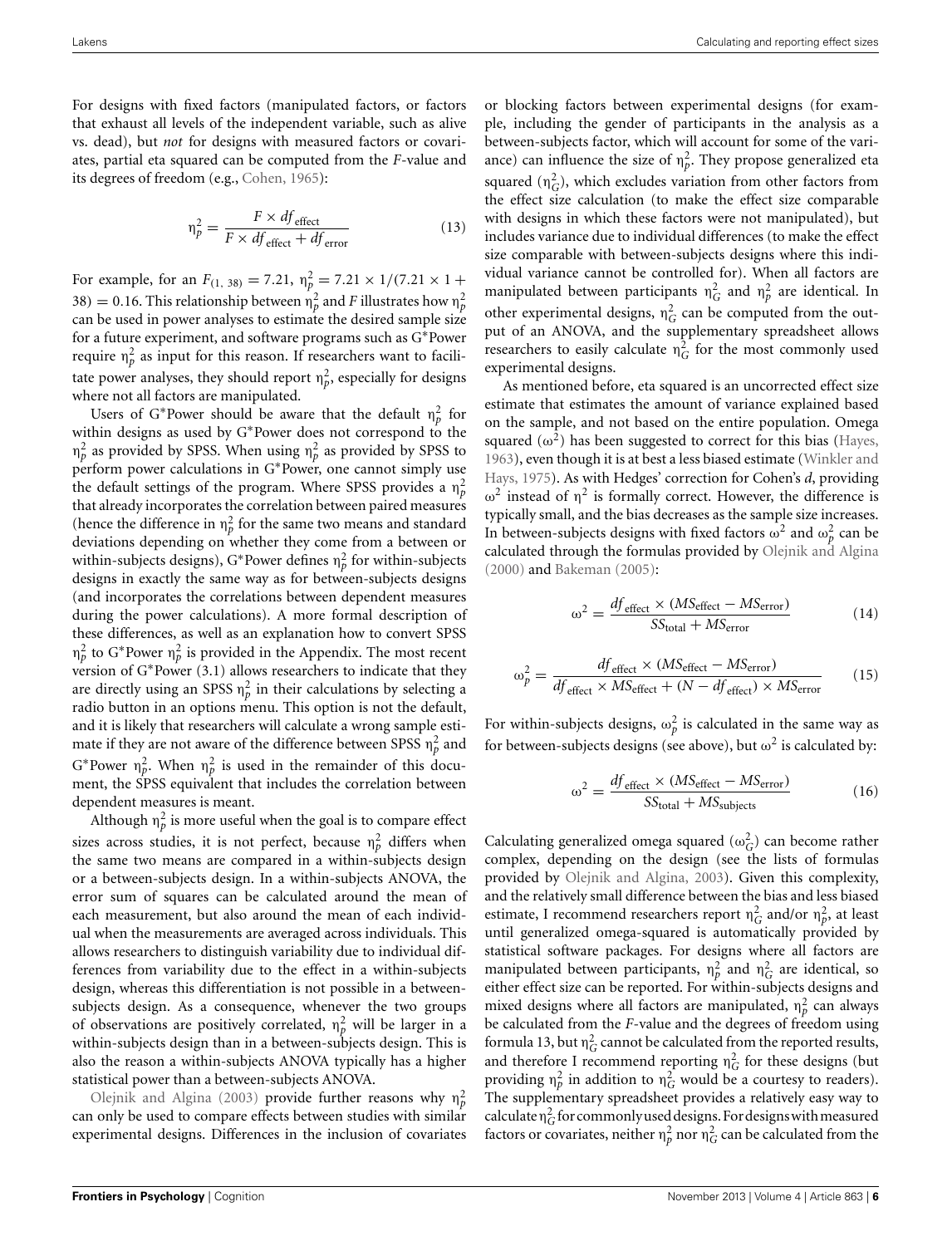reported results, and thus I recommend reporting both  $\eta_p^2$  as  $\eta_G^2$ , where the first can be used in power analyses, and the second can be used in meta-analyses or interpreted against the benchmarks provided by [Cohen](#page-11-0) [\(1988](#page-11-0)). **[Table 2](#page-7-0)** summarizes when different [versions](#page-11-0) [o](#page-11-0)f effect size measures in the *r* family are used.

Cohen [\(1988\)](#page-11-0) has provided benchmarks to define small ( $\eta^2$  = 0.01), medium ( $\eta^2 = 0.06$ ), and large ( $\eta^2 = 0.14$ ) effects. As [Olejnik and Algina](#page-11-10) [\(2003\)](#page-11-10) explain, these benchmarks were developed for comparisons between unrestricted populations (e.g., men vs. women), and using these benchmarks when interpreting the  $\eta_p^2$  effect size in designs that include covariates or repeated measures is not consistent with the considerations upon which the benchmarks were based. Although  $\eta_G^2$  can be compared against the benchmarks provided by [Cohen](#page-11-0) [\(1988\)](#page-11-0), this should only be done as a last resort, and it is preferable to relate the effect size to other effects in the literature [\(Thompson, 2007](#page-11-14)). The common language effect size can be calculated for contrasts from the means and standard deviations of the two measurements as explained for the dependent and independent *t*-tests above. This concludes the general summary of how to calculate and report effect sizes. To highlight some more practical considerations, I will provide an example in which the same two sets of observations are analyzed using paired and independent *t*-tests, as well as One-way and repeated measures ANOVAs.

#### **AN ILLUSTRATIVE EXAMPLE**

In this example, I will address some practical considerations by analyzing the dataset in **[Table 3](#page-7-1)**, which contains two sets of observations. This data will be analyzed in two ways, either as a between design or as a within design. We will assume that Movie 1 and Movie 2 are movie evaluations for two different movies on a scale from 1 (very bad) to 10 (very good). First, let's consider a situation where these movie evaluations are collected from two different groups. An independent *t*-test would provide  $t_{(18)} = 2.52$ ,  $p =$ 0.022 (note that the supplementary spreadsheet also provides the outcome of the statistical test). We can calculate Cohen's *ds* using:

$$
d_s = \frac{8.7 - 7.7}{\sqrt{\frac{(10 - 1)0.82^2 + (10 - 1)0.95^2}{10 + 10 - 2}}} = 1.13
$$
 (17)

We can insert this value in G∗Power to retrieve the estimated sample size needed to find a statistically significant effect in a

<span id="page-7-0"></span>**Table 2 | Summary of** *r* **family effect sizes and their recommended use.**

| <b>ES (Biased)</b>                     | <b>ES (Less Biased)</b>                              | Use                                                                                                                   |
|----------------------------------------|------------------------------------------------------|-----------------------------------------------------------------------------------------------------------------------|
| eta squared $(\mu^2)$                  | omega squared<br>$(\omega^2)$                        | Use for comparisons of<br>effects within a single study                                                               |
| eta squared $(\mu_n^2)$                | omega squared<br>$(\omega_n^2)$                      | Use in power analyses, and<br>for comparisons of effect<br>sizes across studies with the<br>same experimental design. |
| Generalized eta<br>squared $(\mu_G^2)$ | Generalized<br>omega squared<br>$(\omega_{\odot}^2)$ | Use in meta-analyses to<br>compare across experimental<br>designs                                                     |

<span id="page-7-2"></span>replication study with  $\alpha = 0.05$ , power = 0.95, and an allocation ratio of participants of 1 between conditions. For a two sided test, a power analysis indicates that the estimated sample size would be 44 participants. Finally, remember that a Cohen's *ds* of 1.13 is a point estimate. The 95% confidence interval around this effect size estimate can be calculated using a bootstrapping procedure in ESCI [\(Cumming and Finch](#page-11-30),  $2005$ )<sup>[1](#page-7-2)</sup>, which gives 95% CI [0.16, 2.06]. This indicates that although it might be unlikely that people like both movies equally well, we hardly have any idea of how large the difference is. This level of uncertainty should be taken into account when planning the sample size for a study (for alternative approaches to power analysis, see [Maxwell et al., 2008](#page-11-31)).

To report the effect size for a future meta-analysis, we should calculate Hedges's  $g = 1.08$ , which differs slightly from Cohen's *ds* due to the small sample size. To report this study, researchers could state in the procedure section that: "Twenty participants evaluated either Movie 1 ( $n = 10$ ) or Movie 2 ( $n = 10$ ). Participants reported higher evaluations of Movie 1 (*M* = 8.7, *SD* = 0.82) than Movie 2 ( $M = 7.7$ , *SD* = 0.95),  $t_{(18)} = 2.52$ ,  $p = 0.022$ , 95% CI [0.17, 1.83], Hedges's  $g_s = 1.08$ ." Note that we provide all the necessary statistical information (means, standard deviations, and number of participants in each betweensubjects condition). The 95% confidence interval of the difference between the means is provided by default by statistical software packages such as SPSS, but also calculated in the supplementary spreadsheet. Alternatively, you could communicate the uncertainty in the data by providing the 95% confidence interval around the effect size estimate which can be calculated with ESCI [\(Cumming, 2012](#page-11-5)). To interpret this effect, we can calculate the common language effect size, for example by using the supplementary spreadsheet, which indicates the effect size is 0.79. We can therefore add the following interpretation of the effect size: "The chance that for a randomly selected pair of individuals the evaluation of Movie 1 is higher than the evaluation of Movie 2 is 79%."

#### <span id="page-7-1"></span>**Table 3 | Artificial movie evaluations.**

|    | Movie 1 | Movie 2 | <b>Difference</b> |
|----|---------|---------|-------------------|
|    | 9.00    | 9.00    | 0.00              |
|    | 7.00    | 6.00    | 1.00              |
|    | 8.00    | 7.00    | 1.00              |
|    | 9.00    | 8.00    | 1.00              |
|    | 8.00    | 7.00    | 1.00              |
|    | 9.00    | 9.00    | 0.00              |
|    | 9.00    | 8.00    | 1.00              |
|    | 10.00   | 8.00    | 2.00              |
|    | 9.00    | 8.00    | 1.00              |
|    | 9.00    | 7.00    | 2.00              |
| M  | 8.70    | 7.70    | 1.00              |
| SD | 0.82    | 0.95    | 0.67              |

1ESCI can be downloaded from http://www.latrobe.edu.[au/psy/research/](http://www.latrobe.edu.au/psy/research/projects/esci) [projects/esci](http://www.latrobe.edu.au/psy/research/projects/esci)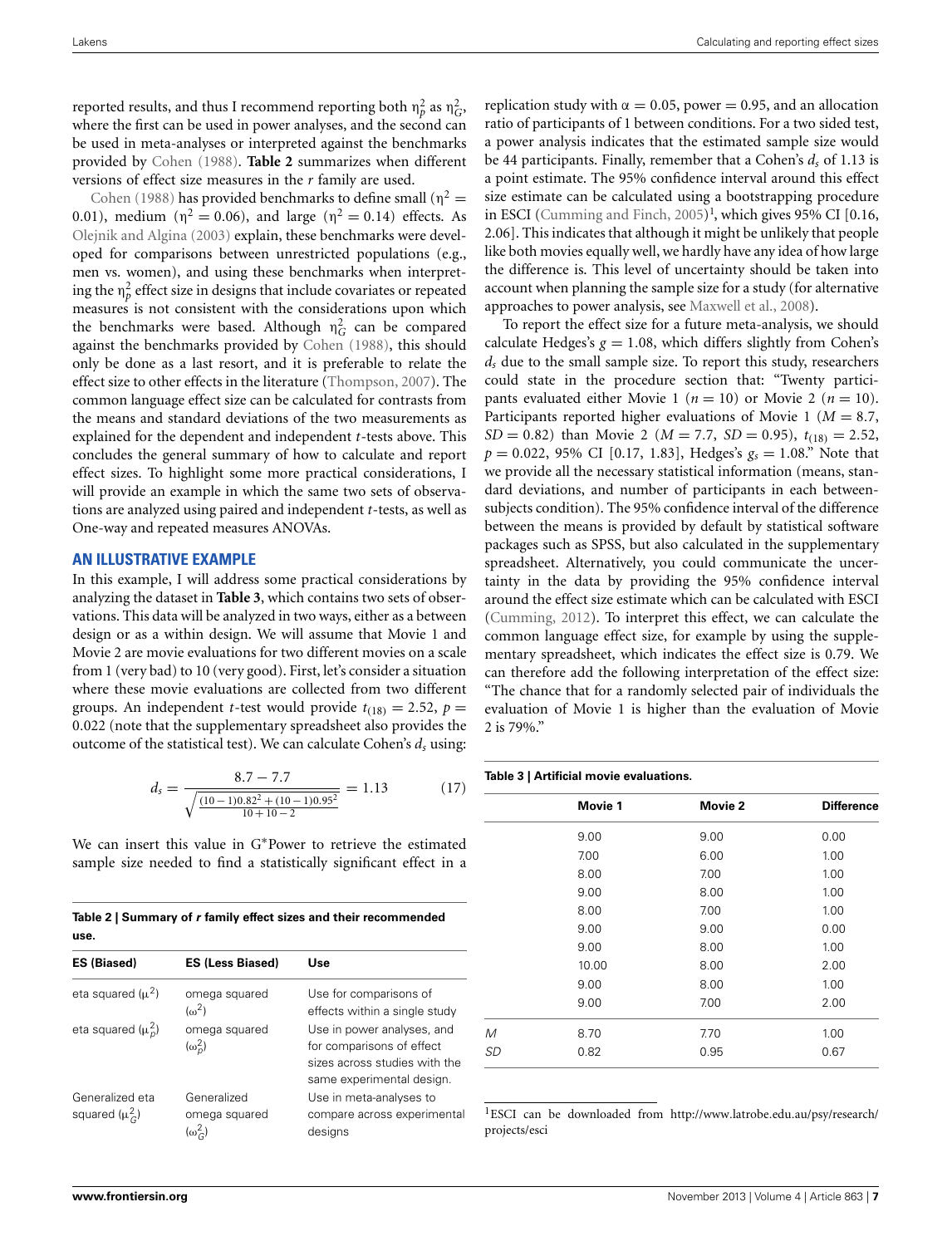Now, let's consider a situation where the movie evaluations in **[Table 3](#page-7-1)** are collected from the same group of individuals, and each participant has evaluated both movies. Both observations are strongly correlated, with  $r = 0.726$ . As a consequence, the standard deviation of the difference scores is much smaller than the standard deviations of the evaluations of either movie independently. A dependent *t*-test would provide  $t_{(9)} = 4.74$ ,  $p = 0.001$ . We can calculate Cohen's  $d_z$  using formula 6, but here we calculate the denominator  $(S_{diff})$  using formula 8:

Cohen's 
$$
d_z = \frac{1 - 0}{\sqrt{0.82^2 + 0.95^2 - 2 \times 0.726 \times 0.82 \times 0.95}}
$$
  
= 1.50 (18)

This is a markedly higher effect size than Cohen's  $d_s$  from the independent *t*-test. Some research questions can only be examined within subjects (see the general discussion), but in this example you might want to be able to compare movie ratings across movies, irrespective of whether all the people who evaluate the movies saw all different movies. Therefore, Hedges's *grm* or Hedges's *gav* would provide a more relevant effect size to describe the effect you are interested in. Hedges's *gav* is generally recommended (and as the supplementary spreadsheet indicates, also in this specific case), which is 1.08 (note that Hedges's *gav* rounds to the same value as Hedges's *gs* in the independent *t*-test above).

We can insert Cohen's *dz* in G∗Power to perform an a-priori power analysis to find a statistically significant effect with  $\alpha =$ 0.05 and a power of 0.95. For a two sided test the power analysis would indicate a sample size estimate of 8 participants. This clearly demonstrates the dramatic increase in power that a repeated measures design provides if the observations are strongly correlated. This is also reflected in a smaller 95% confidence interval for Cohen's *dz* [0.42, 1.80] (for calculations, see ESCI, [Cumming and Finch](#page-11-30), [2005](#page-11-30)). To report this study, researchers could write "Ten participants evaluated both Movie 1 and Movie 2. Participants reported higher evaluations of Movie 1 (*M* = 8.7, *SD* = 0.82) than Movie 2 ( $M = 7.7$ , *SD* = 0.95),  $t_{(9)} = 4.74$ ,  $p =$ 0.001, 95% CI [0.52, 1.48], Hedges's *gav* = 1.08." The 95% confidence interval of the difference is again by default provided by statistical software packages such as SPSS, as well as provided by the supplementary spreadsheet. Note that we clearly distinguish the way Hedges's *g* is calculated in this study from the way it was calculated in the between-subjects analysis by the subscript. To interpret this result, we can again calculate the common language effect [size. For correlated samples,](#page-11-20)  $Z = M_{\text{diff}}/S_{\text{diff}}$  (McGraw and Wong, [1992](#page-11-20)), and the percentage associated with the upper tail probability of this value is 0.93 (see the supplementary spreadsheet). We can therefore add the interpretation "Controlling for individual differences in movie evaluations, the likelihood that people who watch both movies prefer Movie 1 over Movie 2 is 93%."

Instead of using *t*-tests, we could have analyzed the data using an analysis of variance (ANOVA). A One-Way ANOVA that mirrors the independent samples *t*-test will provide  $F_{(1, 18)} = 6.34$ ,  $p = 0.022$ , and statistical software such as SPSS will provide the

effect size  $\eta_p^2 = 0.26$  (which is identical to  $\eta_G^2$  in a between subjects ANOVA). This effect size is identical to the Cohen's *ds* of 1.13, as can be seen when we convert Cohen's *ds* to *r* using formula 3:

$$
r_{pb} = \frac{1.13}{\sqrt{1.13^{2 + \frac{20^{2} - 2 \times 20}{10 \times 10}}} = 0.51
$$
 (19)

and since in a One-Way ANOVA  $r^2 = \eta_p^2$ , 0.51<sup>2</sup> = 0.26. Inserting  $\eta_p^2 = 0.26$  into G\*Power to perform an a-priori power analysis for two groups, an  $\alpha = 0.05$ , and a power of 0.95 will yield a total sample size of 40. This sample size estimate differs from the sample size of 44 that we found for a Cohen's *ds* of 1.13. If we would have used Cohen's  $d_{\text{pop}}$  (which is 1.19) the two power analyses would have provided the same sample size estimate of 40. This example highlights a curious state of affairs where researchers (often implicitly) correct for bias in the effect size estimate when they use Cohen's *ds*in power analyses, but they do not correct for this bias when they use  $\eta_p^2$ . To correct for bias  $\omega_p^2$  can be calculated, and although I recommend reporting  $\eta_p^2$  or  $\eta_G^2$  for practical reasons, calculating  $\omega_p^2$  for simple designs is straightforward. In a One-Way ANOVA with equal sample sizes in each cell,  $\omega_p^2$  can be calculated through the formula:

$$
\omega_p^2 = \frac{1 \times (5 - 0.789)}{1 \times 5 + (20 - 1) \times 0.789}
$$
 (20)

For the current difference,  $\omega_p^2 = 0.21$ , but as explained above, calculating  $\omega_p^2$  can become quite complex in more elaborate designs, and therefore I recommend to report  $\eta_p^2$ . To report this analysis, researchers could write in the procedure section that: "Twenty participants evaluated either Movie 1 ( $n = 10$ ) or Movie 2 ( $n = 10$ ). Participants reported higher evaluations of Movie 1 ( $M = 8.7$ ,  $SD = 0.82$ ) than Movie 2 ( $M = 7.7$ ,  $SD =$ 0.95),  $F_{(1, 18)} = 6.34, p = 0.022, \eta_p^2 = 0.26, 90\% \text{ CI } [0.02, 0.48].$ Whereas in a *t*-test, we compare two groups, and can therefore calculate a confidence interval for the mean difference, we can perform *F*-tests for comparisons between more than two groups. To be able to communicate the uncertainty in the data, we should still report a confidence interval, but now we report the confidence interval around the effect size. An excellent explanation of confidence intervals around effect size estimates for *F*-tests, which is accompanied by easy to use syntax files for a range of statistical software packages (including SPSS) is pro-vided by [Smithson](#page-11-8)  $(2001)$ <sup>[2](#page-8-0)</sup>. The 90% confidence interval is reported due to the fact that an *F*-test is always a one-sided test, and the 90% confidence interval always excludes 0 when the *F*test is statistically significant, while the 95% confidence interval does not.

<span id="page-8-0"></span>Finally, let's look at the repeated measures ANOVA that mirrors the dependent *t*-test, which gives  $F_{(1, 9)} = 22.50$ ,  $p = 0.001$ . Statistical software such as SPSS will provide  $\eta_p^2 = 0.71$ , and using the supplementary spreadsheet we find that  $\eta_G^2 = 0.26$  (which

<sup>2</sup>These files can be downloaded from http://dl.[dropboxusercontent](http://dl.dropboxusercontent.com/u/1857674/CIstuff/CI.html).com/u/ [1857674/CIstuff/CI](http://dl.dropboxusercontent.com/u/1857674/CIstuff/CI.html).html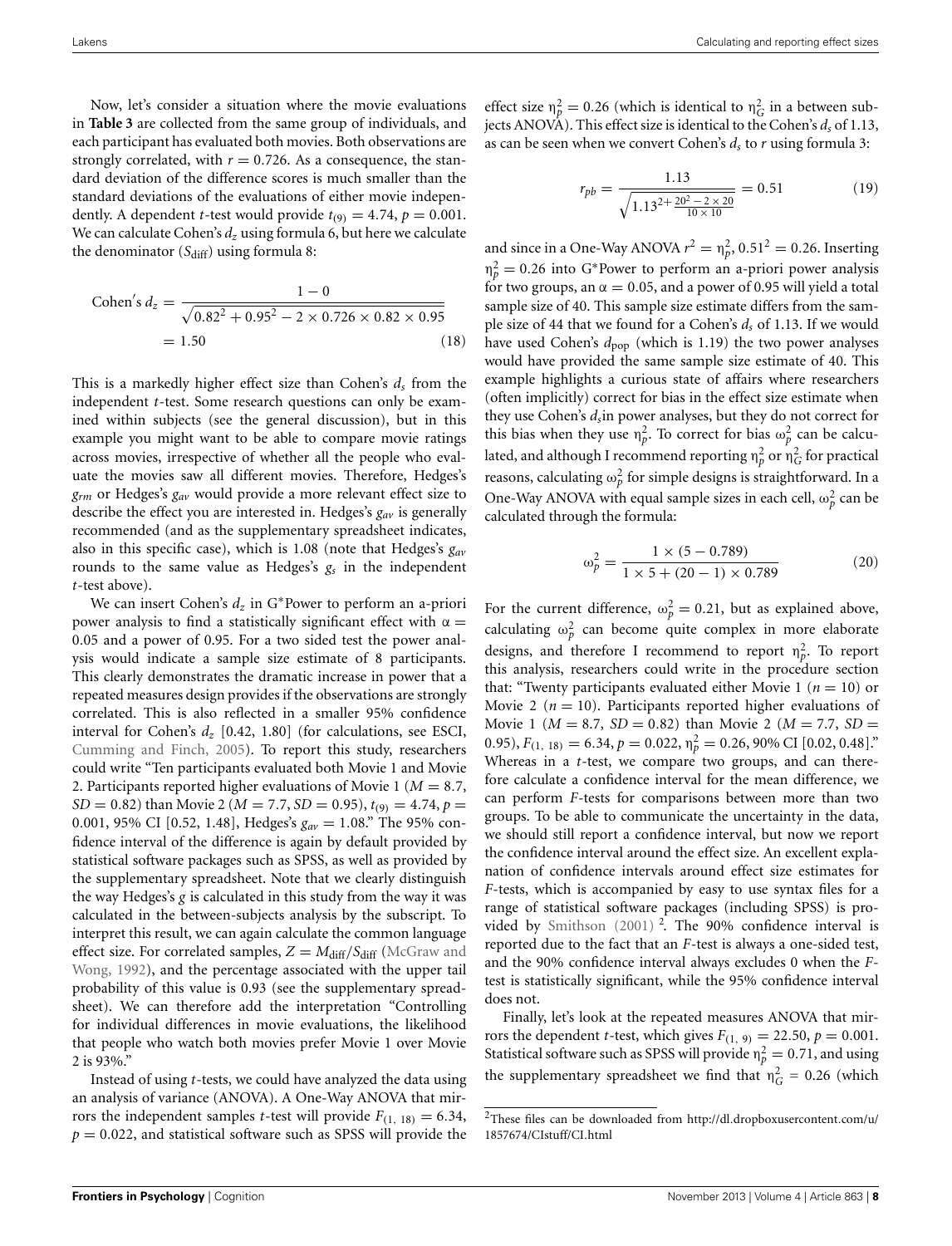is identical to  $\eta_G^2$  when analyzing the data as a between-subjects design). For this simple design, we can again easily calculate  $\omega_p^2$ :

$$
\omega_p^2 = \frac{1 \times (5 - 0.222)}{1 \times 5 + (10 - 1) \times 0.222} = 0.68
$$
 (21)

We can use  $\eta_p^2$  to perform a power analysis. It was already explained that for within-subjects designs,  $\eta_p^2$  from SPSS differs from  $\eta_p^2$  from G\*Power. G\*Power provides two options, "as in SPSS" and "as in [Cohen](#page-11-0) [\(1988](#page-11-0))—recommended." The difference between the two lies in how the non-centrality parameter  $(\lambda)$  is calculated, which is used in the power calculations. A full explanation of the non-central *t*-distribution is beyond the scope of this article, but for an accessible introduction, see [Cumming](#page-11-5) [\(2012\)](#page-11-5). The formula either uses *N* [\(Cohen, 1988\)](#page-11-0) or the degrees of freedom (SPSS). Selecting the "as in SPSS" option will therefore always provide a more conservative estimate. If we select the recommended option "as in [Cohen](#page-11-0) [\(1988](#page-11-0))" G∗Power returns the estimated sample size of eight participants. Again, readers should be reminded that power analysis provides a point estimate of the minimal sample size, and these calculations should be interpreted while keeping the typical uncertainty about the true effect size in mind.

To report this analysis, researchers could write: "Participants reported higher evaluations for Movie 1 ( $M = 8.7$ ,  $SD = 0.82$ ) than Movie 2 ( $M = 7.7$ ,  $SD = 0.95$ ),  $F_{(1, 9)} = 22.50$ ,  $p = 0.001$ ,  $η<sub>P</sub><sup>2</sup> = 0.71,90%$  CI [0.31, 0.82],  $η<sub>G</sub><sup>2</sup> = 0.26$ ." Note that I've chosen to report both partial eta squared (including the 90% confidence interval, using the scripts provided by [Smithson](#page-11-8), [2001](#page-11-8)) as generalized eta squared. By providing  $\eta_p^2$ , researchers can perform a-priori power analyses, and by providing  $\eta_G^2$ , researchers can easily include the study in a future meta-analysis that compares effects across different designs (see [Olejnik and Algina, 2003](#page-11-10)). Providing two effect sizes is in line with the suggestion that reporting multiple effect sizes can yield a greater understanding of a specific effect [\(Preacher and Kelley, 2011](#page-11-32)).

#### **GENERAL DISCUSSION**

The aim of this article was to provide a practical primer on how to calculate and report effect sizes to facilitate cumulative science, with a focus on *t*-tests and ANOVA's. Current practices in the way researchers report effect sizes can be improved. First, researchers should always report effect sizes. When using effect sizes based on Cohen's *d*, researchers should specify which standardizer is used (for example by using subscripts). When reporting effect sizes for ANOVAs it is recommended to report generalized eta squared instead of (or in addition to) partial eta squared. Finally, effect sizes should be interpreted, preferably by comparing them to other effects in the literature or through the common language effect size, instead of using the benchmarks provided by [Cohen](#page-11-0) [\(1988](#page-11-0)). This primer explained which effect sizes should be reported and provides a supplementary spreadsheet that researchers can use to easily calculate these effect sizes.

Correctly reporting effect sizes does not only facilitate metaanalyses, but also makes it easier for researchers who build on previous results to perform power analyses. Considering the statistical power of a test when designing a study is useful for cumulative science. As the sample size increases, sampling bias goes down (e.g., [Borenstein et al., 2011](#page-10-4)), and therefore high-powered studies provide better effect size estimates for meta-analyses than studies with low power. Researchers should keep in mind that observed effect sizes in a study can differ from the effect size in the population, and there are reasons to believe overestimations are common given current publication practices where journals mainly accept studies that observe statistically significant effects [\(Lane and Dunlap, 1978\)](#page-11-33). Early publications of a given finding tend to overestimate the effect size due to regression to the mean [\(Fiedler et al.](#page-11-7), [2012](#page-11-7)). For these reasons, it is inadvisable to focus solely on an a-priori power analysis when the sample size for a future study is determined (unless a very accurate effect size estimate is available), and researchers should pay attention to alternative approaches to plan sample sizes (see [Maxwell et al.,](#page-11-31) [2008](#page-11-31)).

Because power-analyses are inherently tied to null-hypothesis significance testing, some researchers are ambivalent about justifying the sample size of a study based on the likelihood to observe a significant effect. An often heard criticism about null hypothesis significance tests is that the null hypothesis is never true [\(Schmidt,](#page-11-34) [1992](#page-11-34); [Tabachnick and Fidell](#page-11-35), [2001\)](#page-11-35). However, the null hypothesis is often a good (and sometimes extremely accurate) approximation [\(Murphy et al.](#page-11-6), [2012\)](#page-11-6), and in strictly controlled experiments, it is possible to make the direction of the difference, instead of the size of the effect, central to the purpose of the research [\(Cohen,](#page-11-36) [1995](#page-11-36)). On the other hand, one can reasonably argue that even when researchers are performing a null-hypothesis significance test, they are in reality testing whether an effect is so small that it can be considered negligible (for a detailed description of such minimum-effect tests, see [Murphy and Myors, 1999](#page-11-37)). This in turn requires that researchers at least implicitly consider only effects that are large enough to be theoretically interesting.

The current article is limited to effect sizes for standardized mean differences. Such comparisons are extremely common in experimental psychology, but hardly cover all possible research designs. Instead of a complete overview of effect sizes in experimental research (e.g., [Grissom and Kim](#page-11-2), [2005\)](#page-11-2), I have tried to provide a practical primer that aims to be an time-efficient but complete overview of one specific type of research question. I therefore see the limitation as a strength, and think similar dedicated overviews for other types of analyses (e.g., risk ratios, multi-level modeling) would be very useful for the scientific community, especially when they are openly accessible. When possible, future articles about effect size calculations should provide software or spreadsheets to make it as easy as possible for researchers to implement these calculations into their workflow. For excellent examples, see ESCI [\(Cumming and Finch, 2005](#page-11-30)), confidence interval software by [Smithson](#page-11-8) [\(2001\)](#page-11-8), and G∗Power [\(Faul et al.](#page-11-22), [2009\)](#page-11-22). Note that the easiest way to facilitate cumulative science is to share the data of the studies you report. The internet makes it incredibly easy to upload data files in order to share them with the scientific community (for example, see <www.openscienceframework.org>). Especially for mixed designs or analyses with covariates, where calculating  $\omega_G^2$  becomes quite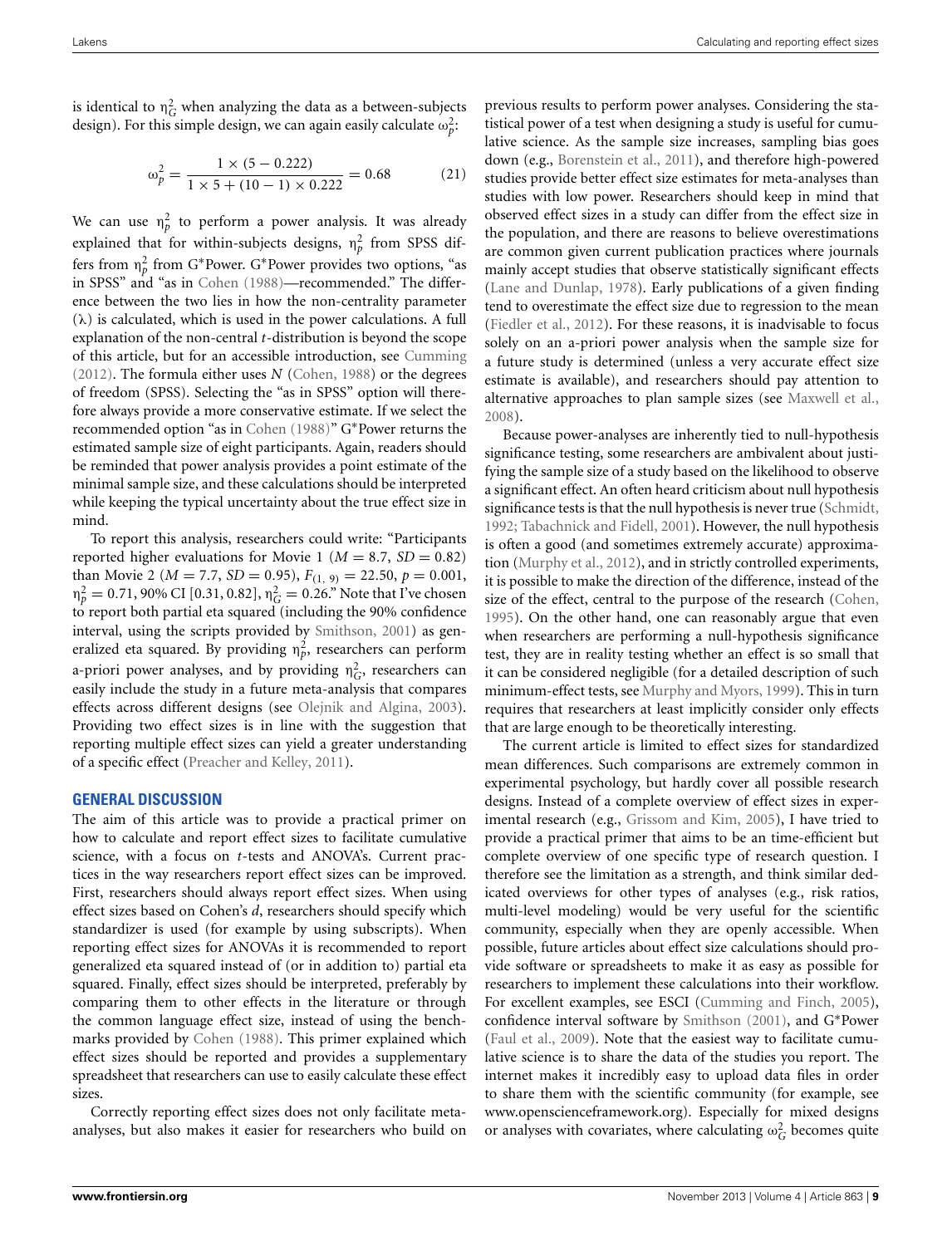complex, sharing the data will always enable researchers who want to perform a meta-analysis to calculate the effect sizes they need.

A more fundamental question is whether effect sizes from within-subjects designs that control for intra-subjects variability  $(n_p^2$  and  $\omega_p^2$ ), or that take the correlation between measurements into account (Cohen's  $d_z$ ) are an accurate description of the size of the effect, or whether effect sizes that do not control for intrasubjects variability ( $\eta_G^2$  and  $\omega_G^2$ ), or that control for correlation between measurements (e.g., Cohen's *drm* or Cohen's *dav*) are preferred. I believe this discussion is currently biased by what could be called *designism*, a neologism to refer to the implicit belief that between-subjects designs are the default experimental design, and that effect sizes calculated from between-subjects designs are more logical or natural. The defense for designism is as follows. It is desirable to be able to compare effect sizes across designs, regardless of whether the observations originate from a within or between-subjects design. Because it is not possible to control for individual differences in between-subject designs, we therefore should consider the effect size that does not control for individual differences as the natural effect size. As a consequence, effect sizes that control for individual differences are "inflated" compared to the "default" (e.g., [Dunlap et al., 1996](#page-11-9)).

Such a reasoning ignores the fact that many effects in psychology are inherently contextual. For example, consider the investigation of how people slow down in a reaction time task after they have made an error (*post-error slowing*; [Rabbit, 1966\)](#page-11-38). Recently, [Dutilh et al.](#page-11-39) [\(2012\)](#page-11-39) have suggested that the best way to answer research questions about post-error slowing is to calculate pairwise comparisons around each error, and analyze these difference scores (against zero, or against the difference score in other conditions), instead of averaging response times over all pre-error and post error responses and compare these two averages in a paired-samples *t*-test. In other words, the difference score is the most natural unit of analysis in such research. Because a between-subjects design is not possible, there will never be a meta-analysis that compares post-error slowing across between and within-subjects designs. Because difference scores are the natural unit of analysis, one could argue that the larger effect sizes are not inflated, but within-subjects analyses simply reflect a different research question, examined at a different level of analysis (intraindividual instead of inter-individual). There are clear parallels with continuing discussions about measures for the proportion of variance explained in multilevel modeling, where it is much more common to assume that repeated measurements of individuals are the default unit of analysis (see [Tabachnick and Fidell](#page-11-35), [2001](#page-11-35)).

When empirical questions can only be examined in withinsubjects designs (such as in the case of post-error slowing), effect sizes that control for intra-subjects variability ( $\eta_p^2$  and  $\omega_p^2$ ), or that take the correlation between measurements into account (Cohen's *dz*) are a reasonable statistic to report. This is nicely demonstrated by the common language effect size (which can be directly calculated from Cohen's *ds* or Cohen's *dz*). In the illustrative example presented earlier in this article, we concluded the chance that for a randomly selected pair of individuals the evaluation of Movie 1 is higher than the evaluation of Movie 2 is 79% (in the betweensubject experiment), but that the chance that an individual who

sees both movies (in a within-subject experiment) prefers Movie 1 over Movie 2 is 93%. The CL of 93% is not an overestimation, but an accurate description of the likelihood in correlated samples where measurements are paired. We can calculate effect sizes for within-subject designs (e.g., Cohen's *drm* and Cohen's *dav*) that are generalizable to between-subjects designs, but if our goal is to make a statement about whether individuals who watch both movies will prefer Movie 1 over Movie 2, an effect size that generalizes to situations where two different groups of people watch one of the two movies might not provide the best answer to our question.

Generalization across designs (that include or do not include blocking factors, for example) can still be desirable. It would be possible to develop a "within-subjects generalized eta squared" equivalent that excludes variation due to individual differences from the denominator (as  $\eta_p^2$ ) for the effect size calculation, but includes variation due to manipulated factors (as  $\eta_G^2$ ), if one was inclined to make a statement against "designism." The current article highlights that there is no single "true" definition of an standardized effect size. Researchers need to choose which effect size provides the best summary of the effect, and specify which effect size they report [\(Thompson, 2007](#page-11-14); [Cumming](#page-11-5), [2012\)](#page-11-5). An efficient way to do so is the use of subscript letters, as used throughout the current article.

In the end, the choice of an effect size calculation depends on the research question and the experimental design. It is important to explicitly state which effect size is calculated, and to make a motivated choice about which effect sizes to report. With the current overview, I hope to have provided a practical primer to assist researchers in choosing and calculating effect sizes, in the conviction that making a more informed choice of about which effect size estimates to report will facilitate cumulative science.

# **ACKNOWLEDGMENTS**

I would like to thank Edgar Erdfelder for his explanation of the differences between Cohen's *f* in G∗Power and SPSS, Geoff Cumming for sharing his thoughts on standardizers, Job van Wolferen for the suggestion to create a tree diagram in the spreadsheet, and Iris Schneider and Ellen Evers for comments on a previous draft of this article.

# **SUPPLEMENTARY MATERIAL**

The Supplementary Material for this article can be found online at: [http://www.frontiersin.org/journal/10.3389/fpsyg.2013.](http://www.frontiersin.org/journal/10.3389/fpsyg.2013.00863/abstract) [00863/abstract](http://www.frontiersin.org/journal/10.3389/fpsyg.2013.00863/abstract)

#### **REFERENCES**

- <span id="page-10-0"></span>Aberson, C. L. (2010). *Applied Power Analysis for the Behavioral Sciences*. New York, NY: Routledge.
- <span id="page-10-3"></span>Bakeman, R. (2005). Recommended effect size statistics for repeated measures designs. *Behav. Res. Methods* 37, 379–384. doi: 10.3758/BF03192707
- <span id="page-10-2"></span>Bakker, M., van Dijk, A., and Wicherts, J. M. (2012). The rules of the game called psychological science. *Perspect. Psychol. Sci.* 7, 543–554. doi: 10.1177/1745691612459060
- <span id="page-10-4"></span>Borenstein, M., Hedges, L. V., Higgins, J. P., and Rothstein, H. R. (2011). *Introduction to Meta-Analysis*. Hoboken, NJ: Wiley.
- <span id="page-10-1"></span>Brand, A., Bradley, M. T., Best, L. A., and Stoica, G. (2008). Accuracy of effect size estimates from published psychological research. *Percept. Mot. Skills* 106, 645–649. doi: 10.2466/pms.106.2.645-649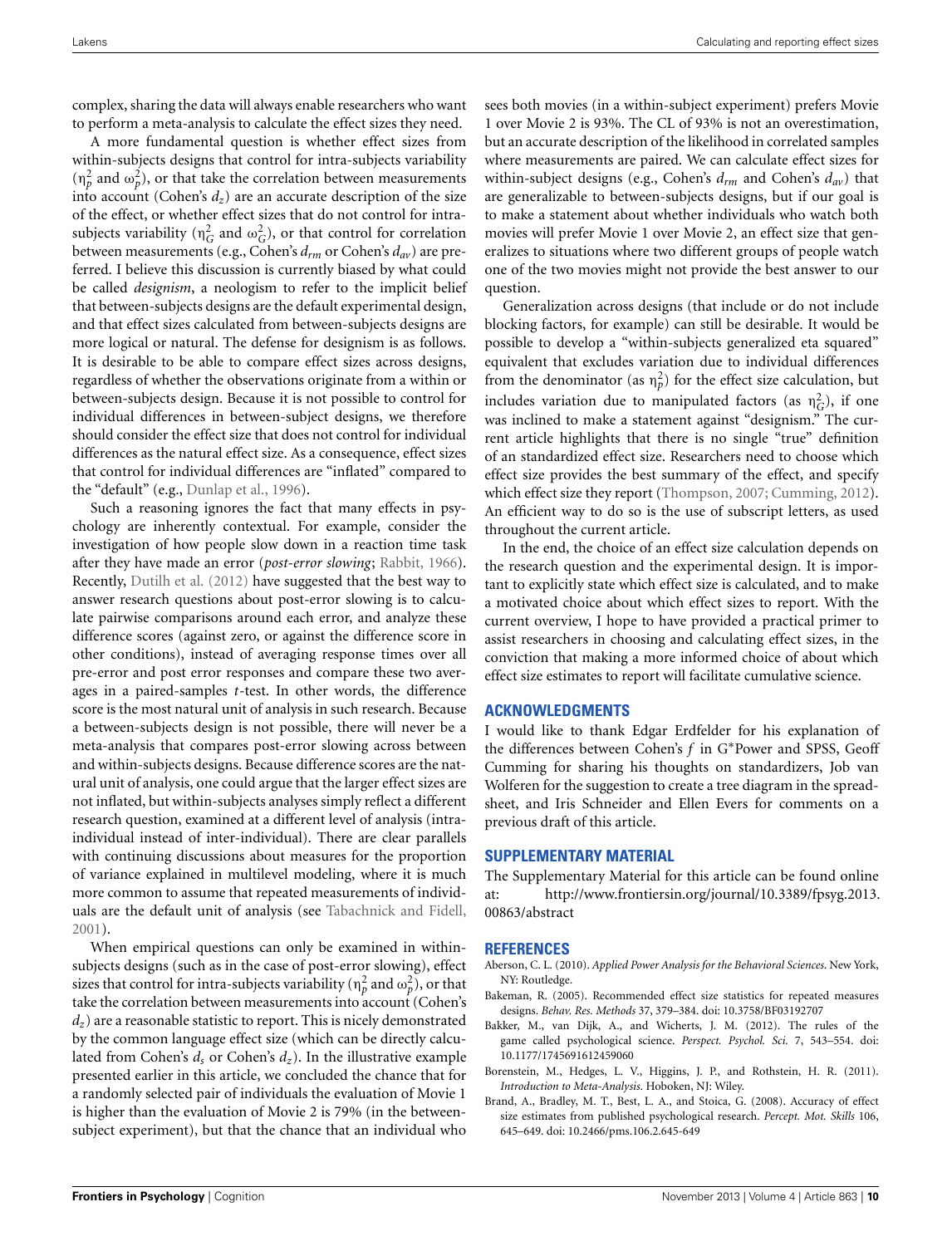- <span id="page-11-26"></span>Cohen, J. (1965). Some statistical issues in psychological research," in *Handbook of Clinical Psychology*, ed B. B. Wolman (New York, NY: McGraw-Hill), 95–121.
- <span id="page-11-0"></span>Cohen, J. (1988). *Statistical Power Analysis for the Behavioral Sciences.* New York, NY: Routledge Academic.
- <span id="page-11-36"></span>Cohen, J. (1995). The earth is round (p<. 05): Rejoinder. *Am. Psychol.* 50, 1103. doi: 10.1037/0003-066X.50.12.1103
- <span id="page-11-5"></span>Cumming, G. (2012). *Understanding the New Statistics: Effect sizes, Confidence Intervals, and Meta-Analysis*. New York, NY: Routledge.
- <span id="page-11-30"></span>Cumming, G., and Finch, S. (2005). Inference by eye: confidence intervals and how to read pictures of data. *Am. Psychol.* 60, 170–180. doi: 10.1037/0003- 066X.60.2.170
- <span id="page-11-9"></span>Dunlap, W. P., Cortina, J. M., Vaslow, J. B., and Burke, M. J. (1996). Meta-analysis of experiments with matched groups or repeated measures designs. *Psychol. Methods* 1, 170–177. doi: 10.1037/1082-989X.1.2.170
- <span id="page-11-39"></span>Dutilh, G., van Ravenzwaaij, D., Nieuwenhuis, S., van der Maas, H. L., Forstmann, B. U., and Wagenmakers, E. J. (2012). How to measure post-error slowing: a confound and a simple solution. *J. Math. Psychol.* 56, 208–216. doi: 10.1016/j.jmp.2012.04.001
- <span id="page-11-4"></span>Ellis, P. D. (2010). *The essential guide to effect sizes: Statistical power, meta-analysis, and the interpretation of research results*. Cambridge: Cambridge University Press. doi: 10.1017/CBO9780511761676
- <span id="page-11-22"></span>Faul, F., Erdfelder, E., Buchner, A., and Lang, A.-G. (2009). Statistical power analyses using G∗Power 3.1: tests for correlation and regression analyses. *Behav. Res. Methods* 41, 1149–1160. doi: 10.3758/BRM.41.4.1149
- <span id="page-11-19"></span>Fidler, F. (2002). The fifth edition of the APA Publication Manual: Why its statistics recommendations are so controversial. *Educ. Psychol. Meas.* 62, 749–770. doi: 10.1177/001316402236876
- <span id="page-11-7"></span>Fiedler, K., Kutzner, F., and Krueger, J. I. (2012). The long way from α-error control to validity proper problems with a short-sighted false-positive debate. *Perspect. Psychol. Sci.* 7, 661–669. doi: 10.1177/1745691612462587
- <span id="page-11-24"></span>Glass, G. V., McGaw, B., and Smith, M. L. (1981). *Meta-Analysis in Social Research*. Beverly Hills, CA: Sage.
- <span id="page-11-2"></span>Grissom, R. J., and Kim, J. J. (2005). *Effect Sizes for Research: A Broad Practical Approach*. Mahwah, NJ: Lawrence Erlbaum Associates.
- <span id="page-11-27"></span>Hayes, W. L. (1963). *Statistics for Psychologists*. New York, NY: Holt, Rinehart and Winston.
- <span id="page-11-16"></span>Hedges, L. V., and Olkin, I. (1985). *Statistical methods for meta-analysis*. San Diego, CA: Academic Press.
- <span id="page-11-18"></span>Kelley, K. (2005). The effects of nonnormal distributions on confidence intervals around the standardized mean difference: bootstrap and parametric confidence intervals. *Educ. Psychol. Meas.* 65, 51–69. doi: 10.1177/0013164404264850
- <span id="page-11-25"></span>Keppel, G. (1991). *Design and Analysis: A researcher's handbook*. Englewood Cliffs, NJ: Prentice Hall.
- <span id="page-11-17"></span>Kline, R. B. (2004). *Beyond Signi?cance Testing: Reforming Data Analysis Methods in Behavioral Research*. Washington DC: American Psychological Association. doi: 10.1037/10693-000
- <span id="page-11-33"></span>Lane, D. M., and Dunlap, W. P. (1978). Estimating effect size: bias resulting from the significance criterion in editorial decisions. *Br. J. Math. Stat. Psychol.* 31, 107–112. doi: 10.1111/j.2044-8317.1978.tb00578.x
- <span id="page-11-11"></span>Loftus, G. R., and Masson, M. E. (1994). Using confidence intervals in within-subjects designs. *Psychon. Bull. Rev.* 1, 476–490. doi: 10.3758/ BF03210951
- <span id="page-11-1"></span>Maxwell, S. E., and Delaney, H. D. (2004). *Designing experiments and analyzing data: A model comparison perspective*, 2nd Edn. Mahwah, NJ: Erlbaum.
- <span id="page-11-31"></span>Maxwell, S. E., Kelley, K., and Rausch, J. R. (2008). Sample size planning for statistical power and accuracy in parameter estimation. *Annu. Rev. Psychol.* 59, 537–563. doi: 10.1146/annurev.psych.59.103006.093735
- <span id="page-11-15"></span>McGrath, R. E., and Meyer, G. J. (2006). When effect sizes disagree: the case of r and d. *Psychol. Methods* 11, 386–401. doi: 10.1037/1082-989X.11.4.386
- <span id="page-11-20"></span>McGraw, K. O., and Wong, S. P. (1992). A common language effect size statistic. *Psychol. Bull.* 111, 361–365. doi: 10.1037/0033-2909.111.2.361
- <span id="page-11-23"></span>Morris, S. B., and DeShon, R. P. (2002). Combining effect size estimates in meta-analysis with repeated measures and independent-groups designs. *Psychol. Methods* 7, 105–125. doi: 10.1037/1082-989X.7.1.105
- <span id="page-11-6"></span>Murphy, K., Myors, B., and Wolach, A. (2012). *Statistical Power Analysis: A Simple and General Model for Traditional and Modern Hypothesis Tests*. New York, NY: Routledge Academic.
- <span id="page-11-37"></span>Murphy, K. R., and Myors, B. (1999). Testing the hypothesis that treatments have negligible effects: minimum-effect tests in the general linear model. *J. Appl. Psychol.* 84, 234–248. doi: 10.1037/0021-9010.84.2.234
- <span id="page-11-29"></span>Olejnik, S., and Algina, J. (2000). Measures of effect size for comparative studies: applications, interpretations, and limitations. *Contemp. Educ. Psychol.* 25, 241–286. doi: 10.1006/ceps.2000.1040
- <span id="page-11-10"></span>Olejnik, S., and Algina, J. (2003). Generalized eta and omega squared statistics: measures of effect size for some common research designs. *Psychol. Methods* 8, 434–447. doi: 10.1037/1082-989X.8.4.434
- <span id="page-11-12"></span>Poincaré, H. (1952). *Science and Method*. New York, NY: Dover Publications.
- <span id="page-11-32"></span>Preacher, K. J., and Kelley, K. (2011). Effect size measures for mediation models: quantitative strategies for communicating indirect effects. *Psychol. Methods* 16, 93–115. doi: 10.1037/a0022658
- <span id="page-11-38"></span>Rabbit, P. M. A. (1966). Errors and error correction in choice reaction tasks. *J. Exp. Psychol.* 71, 264–272. doi: 10.1037/h0022853
- <span id="page-11-21"></span>Rosenthal, R. (1991). *Meta-analytic procedures for social research*. Newbury Park, CA: SAGE Publications, Incorporated.
- <span id="page-11-13"></span>Rosenthal, R. (1994). "Parametric measures of effect size," in *The hand-book of research synthesis,* eds H. Cooper and L. V. Hedges (New York, NY: Sage), 231–244.
- <span id="page-11-34"></span>Schmidt, F. L. (1992). What do data really mean. *Am. Psychol.* 47, 1173–1181. doi: 10.1037/0003-066X.47.10.1173
- <span id="page-11-8"></span>Smithson, M. (2001). Correct confidence intervals for various regression effect sizes and parameters: the importance of noncentral distributions in computing intervals. *Educ. Psychol. Meas.* 61, 605–632. doi: 10.1177/00131640121971392
- <span id="page-11-35"></span>Tabachnick, B. G., and Fidell, L. S. (2001). *Using Multivariate Statistics, 4th Edn*. Boston: Allyn and Bacon.
- <span id="page-11-3"></span>Thompson, B. (2006). *Foundations of Behavioral Statistics: An Insight-Based Approach*. New York, NY: Guilford.
- <span id="page-11-14"></span>Thompson, B. (2007). Effect sizes, confidence intervals, and confidence intervals for effect sizes. *Psychol. Sch.* 44, 423–432. doi: 10.1002/pits.20234
- <span id="page-11-28"></span>Winkler, R. L., and Hays, W. L. (1975). *Statistics: Probability, Inference, and Decision, 2nd Edn.* New York, NY: Holt.

**Conflict of Interest Statement:** The author declares that the research was conducted in the absence of any commercial or financial relationships that could be construed as a potential conflict of interest.

*Received: 13 July 2013; accepted: 30 October 2013; published online: 26 November 2013.*

*Citation: Lakens D (2013) Calculating and reporting effect sizes to facilitate cumulative science: a practical primer for t-tests and ANOVAs. Front. Psychol. 4:863. doi: [10.3389/fpsyg.2013.00863](http://dx.doi.org/10.3389/fpsyg.2013.00863)*

*This article was submitted to Cognition, a section of the journal Frontiers in Psychology.*

*Copyright © 2013 Lakens. This is an open-access article distributed under the terms of the [Creative Commons Attribution License \(CC BY\).](http://creativecommons.org/licenses/by/3.0/) The use, distribution or reproduction in other forums is permitted, provided the original author(s) or licensor are credited and that the original publication in this journal is cited, in accordance with accepted academic practice. No use, distribution or reproduction is permitted which does not comply with these terms.*